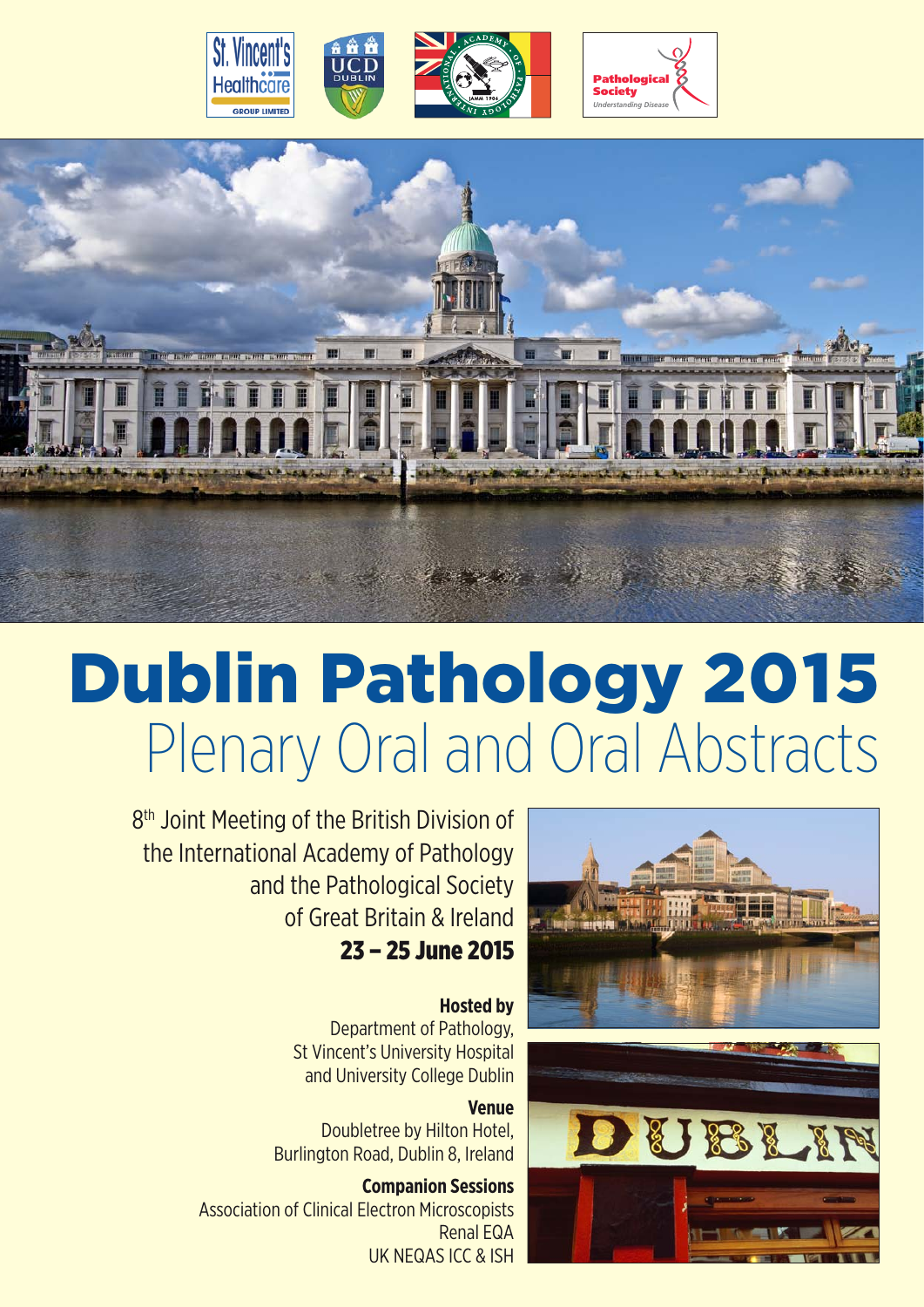$P$  = Presenter

#### Presenter's Index

To be found at the end of this document, after the abstract listings.

#### Abstract Reviewers

Dr MF Amary, London Prof MJ Arends, Edinburgh Dr EW Benbow, Manchester Prof DM Berney, London Dr L Browning, Oxford Dr L Burke, Cork Dr JE Calonje, London Prof SS Cross, Sheffield Dr T Crotty, Dublin Dr AM Dorman, Dublin Prof S Fleming, Dundee Dr TR Helliwell, Liverpool Dr E Ieremia, Oxford Prof M Ilyas, Nottingham Dr T Jacques, London Prof E Kay, Dublin Dr G Kokai, Liverpool Prof M Leader, Dublin Dr RD Liebmann, East Grinstead Dr B Loftus, Dublin Prof JE Martin, London Prof A-M McNicol, Brisbane Dr C Muldoon, Dublin Prof GI Murray, Aberdeen Prof AG Nicholson, London Dr N Nolan, Dublin Prof M Novelli, London Dr C O'Riain, Dublin Prof NJ Sebire, London Dr M Sheehan, Galway Dr N Singh, London Dr EJ Soilleux, Oxford Prof GA Thomas, Southampton Dr D Treanor, Leeds Prof P van der Valk, Amsterdam Dr KP West, Leicester Dr BS Wilkins, London

#### INFORMATION **Dublin Pathology 2015**

#### Programme acknowledgements

© 2015

**This Programme is published jointly by the British Division of the International Academy of Pathology and the Pathological Society of Great Britain & Ireland.**

This publication was designed and printed in England by Byte & Type Limited, Birmingham (Tel: 0333 666 4321). Photographs are reproduced with permission.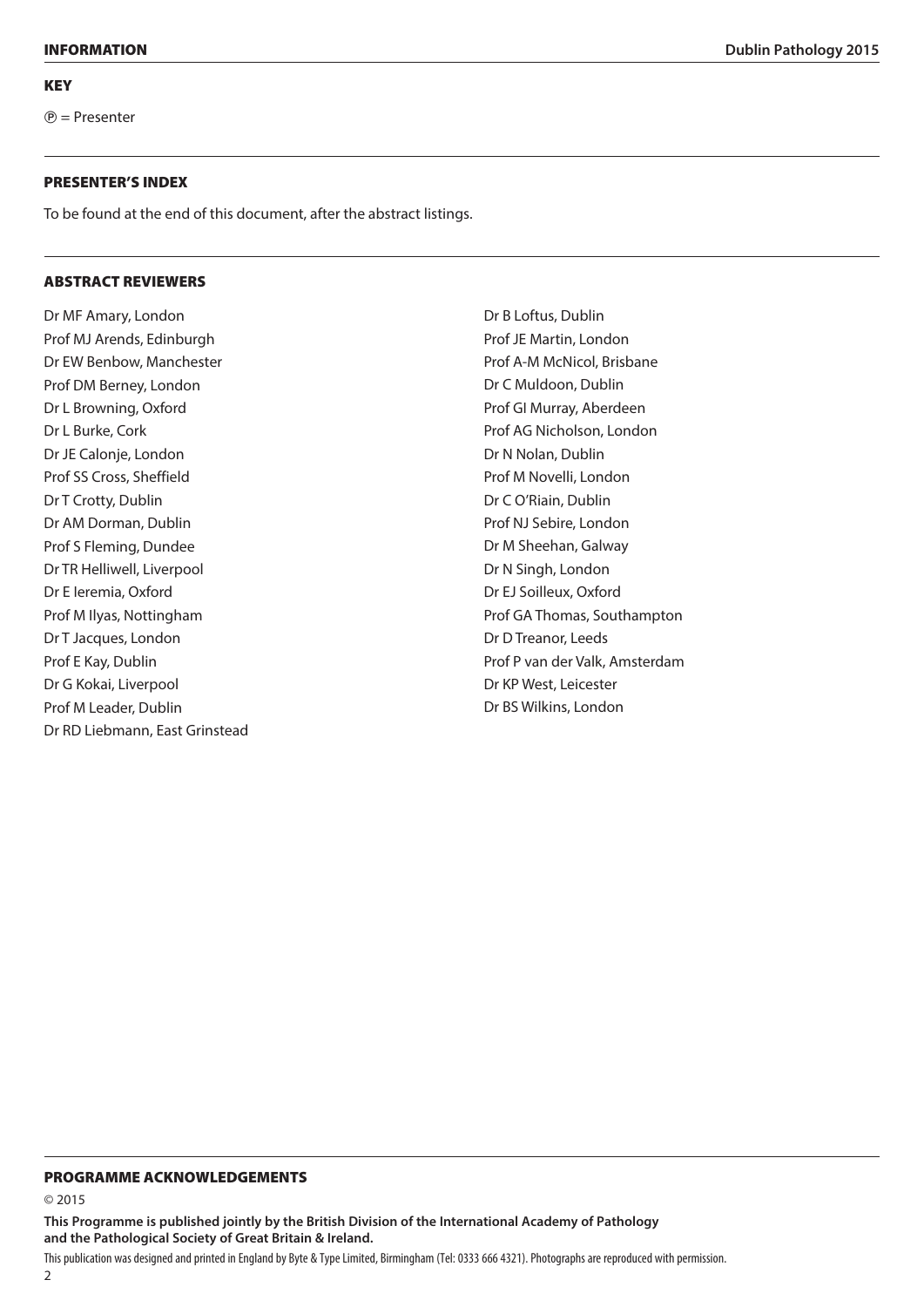### **PL1**

#### **SOCS2 as a Marker Related to Low Grade and Tumour Morphology in Breast Cancer**

**<sup>®</sup> M Craze<sup>1</sup>; C Joseph<sup>1</sup>; R Russel<sup>2</sup>; OM Rueda<sup>2</sup>; E Provenzano<sup>3</sup>;** C Caldas<sup>4</sup>; IO Ellis<sup>1</sup>; A Mukherjee<sup>1</sup>

<sup>1</sup>University of Nottingham, Nottingham, UK; <sup>2</sup>CRUK Cambridge Research Institute, *Cambridge, UK; 3 Addenbrooke's Hospital, Cambridge University Hospital NHS Foundation Trust, Cambridge, UK; 4 CRUK Cambridge Research Institute, Addenbrooke's Hospital, Cambridge, UK*

**Hypothesis:** Suppressor of cytokine signalling (SOCS) family members play a vital role in the activation of the JAK/STAT signalling pathway via a negative feedback loop and have been implicated in the development of cancers. In breast cancer (BC), SOCS2 mRNA has been correlated with oestrogen receptor (ER) positive tumours favouring a good prognosis (BMC Cancer 2007, 7:136). This study aimed to determine whether SOCS2 at the protein level correlates with tumour morphology and low grade in BC. **Methods:** Differential expression analysis between tubular and grade matched NSTs were undertaken in the METABRIC cohort. Primary breast cancer tissue microarrays (n=1041) were immuno-stained for SOCS2 and expression patterns correlated with clinico-pathological and molecular variables including outcome.

**Results:** Differential gene expression analysis on the METABRIC data identified SOCS2 as the top gene with a significant overexpression in the tubular type as compared to low grade NSTs (adjusted p value=0.004). Immunohistochemistry on the Tenovus series showed positive nuclear SOCS2 expression to correlate with tumours of low grade (p<0.0001), low proliferation (Ki67 p<0.0001), ER/PR positive (p<0.0001) phenotype and tubular morphology ( $p \le 0.0001$ ); as well as negative HER2 status ( $p=0.005$ ) and non-triple negative status (p<0.0001). Survival analysis revealed significant associations with long term breast cancer specific survival (p=0.019). Positive SOCS2 correlations were also observed with the expression of androgen receptor (AR) (p<0.0001) and STAT3 (p=0.001), further indicating its role in these two signalling pathways. **Conclusions:** Results from this study suggest SOCS2 to be a marker of favourable prognosis: identifying low grade, ER positive breast tumours with particular correlations to the tubular histological tumour type.

Project supported by Career Development Fellowship from PathSoc and NIHR

# **PL2**

#### **Novel Hypoxia-Associated Markers of Chemoresistance in High Grade Serous Ovarian Cancer**

L McEvoy<sup>1</sup>;<sup>®</sup> SA O'Toole<sup>1</sup>; CD Spillane<sup>1</sup>; B Stordal<sup>1</sup>; M Gallagher<sup>1</sup>; CM Martin<sup>1</sup>; L Norris<sup>1</sup>; N Gleeson<sup>1</sup>; A McGoldrick<sup>2</sup>; F Furlong<sup>3</sup>; A McCann<sup>2</sup>; O Sheils<sup>1</sup>; JJ O'Leary<sup>1</sup>

<sup>1</sup>Trinity College Dublin, Dublin, Ireland; <sup>2</sup>University College Dublin, Dublin, Ireland; <sup>3</sup>Queens *University Belfast, Belfast, UK*

**Background:** Ovarian cancer is the fifth leading cause of cancer in women and has poor long-term survival, in part, due to chemoresistance. Tumour hypoxia is associated with chemoresistance in ovarian cancer. However, relatively little is known about the genes activated in ovarian cancer which cause chemoresistance due to hypoxia. This study aimed to firstly identify genes whose expression is associated with hypoxiainduced chemoresistance, and secondly select hypoxia-associated biomarkers and evaluate their expression in ovarian tumours.

**Methods:** Cisplatin-sensitive (A2780) and cisplatin-resistant (A2780cis) ovarian cancer cell lines were exposed to combinations of hypoxia and/or cisplatin as part of a matrix designed to reflect clinically relevant scenarios. RNA was extracted and interrogated on Affymetrix Human Gene arrays. Differential gene expression was analysed for cells exposed to hypoxia and/or treated with cisplatin. Potential markers of chemoresistance were selected for evaluation in a cohort of ovarian tumour samples by RT-PCR. **Results:** A wide range of genes associated with chemoresistance were differentially expressed in cells exposed to hypoxia and/or cisplatin. Selected genes [ANGPTL4, HER3 and HIF-1α] were chosen for further validation in a cohort of ovarian tumour samples, n=35. High expression of ANGPTL4 trended towards reduced progression-free and overall survival. High expression of HER3 trended to increased progression-free but reduced overall survival, while high expression of HIF-1α trended towards reduced progression-free and increased overall survival.

**Conclusion:** This study has further characterized the relationship between hypoxia and chemoresistance in an ovarian cancer model. We have also identified many potential biomarkers of hypoxia and platinum resistance and provide initial validation of a subset of these markers in ovarian cancer tissues.

### **PL3**

#### **Gene Network Analysis Reveals a Novel Pathological Cell Type in Paediatric Focal Cortical Dysplasia**

**(B)** F Scerif<sup>1</sup>; SR Picker<sup>1</sup>; SA Yasin<sup>1</sup>; A Alahdal<sup>2</sup>; A Virasami<sup>2</sup>; W Harkness<sup>3</sup>; M Tisdall<sup>3</sup>; F Guillemot<sup>4</sup>; SML Paine<sup>1</sup>; JH Cross<sup>1</sup>; TS Jacques<sup>1</sup>

<sup>1</sup> UCL Institute of Child Health, London, UK; <sup>2</sup> Department of Histopathology, Great Ormond *Street Hospital, London, UK; 3 Department of Neurosurgery, Great Ormond Street Hospital, London, UK; 4 National Institute for Medical Research, London, UK*

**Introduction:** Focal cortical dysplasia (FCD) is a malformation of cortical development that is a frequent cause of multidrug resistant paediatric epilepsy. FCD type IIb is characterised by a population of unique abnormal cells known as balloon cells (BCs). The pathogenesis of FCDIIb is poorly understood and it is unclear if BCs are the key pathological cell or if there are other types of cells that are important in the pathogenesis of the disease.

**Methods:** Analysis of Affymetrix™ Human Exon 1.0ST microarray data revealed differentially expressed genes (DEGs) between a BC group and a control non-BC group. Ingenuity Pathway Analysis (IPA; bioinformatics software) was used to identify networks of the DEGs. The expression of a micro-network was validated using immunohistochemistry. Double immunofluorescence was undertaken to identify the lineage of cells expressing components of the network.

**Results:** We identified a network of interacting genes that were upregulated in FCDIIb compared to normally formed cortex or FCD without balloon cells (FCDIIa). Some components of this network were expressed in BCs but others were expressed in novel cell populations. Double immunofluorescence identified a cell with the phenotype of a glial progenitor that was only present in FCDIIb but not in normally formed cortex. **Conclusions:** We have identified a novel population of glial progenitors found frequently adjacent to BCs in FCDIIb. Paracrine signaling between BCs and the novel CHI3L1 positive cells is likely to be involved in the pathogenesis in FCDIIb. Further investigations into the role of these cells would give us a better understanding of the molecular abnormalities underlying FCD and possibly provide novel therapeutic targets.

# **PL4**

#### **Post Mortem Microarray and Methylation Studies in Stillbirths with Unexplained IUGR**

**(B)** IU Nicklaus-Wollenteit<sup>1</sup>; L Cooper-Charles<sup>2</sup>; D McMullan<sup>2</sup>; T Marton<sup>2</sup>; D Lim<sup>2</sup>; L Brueton<sup>2</sup>; P Cox<sup>2</sup>

*1 Birmingham Children's Hospital, Birmingham, UK; 2 Birmingham Women's Hospital, Birmingham, UK*

**Introduction:** Intrauterine death (IUD) at ≥24 weeks gestation affects ~1 in 200 pregnancies, with intrauterine growth restriction (IUGR) present in approximately 50%. Although frequently due to placental pathology, genetic abnormalities may also underlie a significant proportion and Silver-Russell syndrome (SRS) may be implicated in some.

**Objective:** This first comprehensive pathological and genetic study to investigate nonplacental IUGR, hypothesises recurring abnormalities common to this group. There is limited experience of these techniques in IUD's. The results of this study will advance the understanding of the genetic influence in the pathogenesis of IUGR and IUD and will inform future routine clinical diagnostic practice to ensure that valuable resources are used in a cost effective manner and may be applicable to prenatal diagnosis in cases of detected IUGR in utero.

**Methods:** 31 IUD's ≥24 weeks gestation with non-placental IUGR (<3rd centile), with/ without congenital anomalies were selected. Standard microarray and MLPA testing for SRS was carried out. Where normal, a higher resolution microarray containing SNP probes was used to test for smaller imbalances, uniparental disomy 7 (UPD7) or loss of heterozygosity (LOH).

**Results:** One case showed a homozygous deletion of part of the FANCA gene, consistent with Fanconi anaemia and 3 cases remain as uncertain findings. No cases of SRS were identified. The higher resolution microarray did not identify any smaller imbalances and no case of UPD7. 3 cases showing LOH over a gene associated with IUGR are undergoing mutation screening follow-up. **Conclusion:** The comprehensive genetic study of a representative cohort has not shown a frequently recurring underlying genetic abnormality and suggests that causes of IUGR are complex. Further investigations of the cases with findings of uncertain significance will determine whether these are pathogenic.

**Acknowledgement:** This project is grant funded by Path Soc.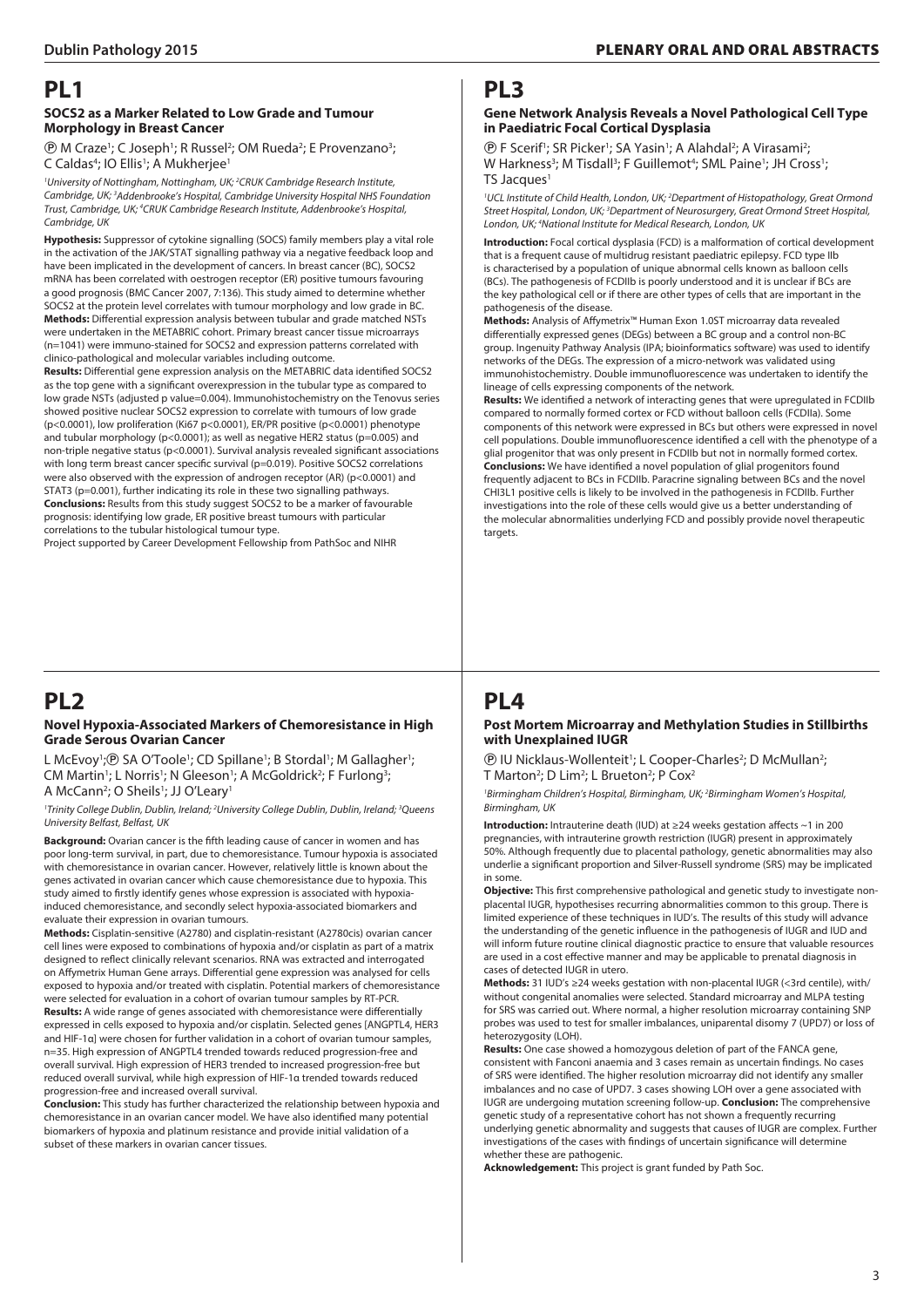### **PL5**

#### **Identification of a Novel Integrative Prognostic Signature to Stratify High Risk Stage II CRC Patients through Big-Data Image Analysis**

#### P PD Caie; DJ Harrison

*Royal Infirmary of Edinburgh/University of St Andrews, St Andrews, UK*

Clinical trials have shown little benefit in treating stage II colorectal cancer (CRC) patients with adjuvant therapy, yet 20-30% of patients will experience disease recurrence. It is imperative to identify this high-risk subpopulation in order to better inform clinical decision making. The invasive front of a CRC tissue section is of particular prognostic value. The morphological invasive growth pattern and lymphatic vasculature are significantly associated with disease-specific death, yet remain in the non-core data items under RCPath guidelines. Reasons cited are observer variability and a lack of standardised quantification methodology. We showcase image analysis as a potential method to standardise the robust quantification of histopathological features. The tumour morphology and lymphatic vasculature at the invasive edge were profiled by implementing a standardised image analysis algorithm to quantify four features co-registered on the same tissue section: tumour budding, poorly differentiated clusters, lymphatic vessel invasion and lymphatic vessel density. Image analysis was subsequently utilised to segment heterogeneous tumour subpopulations across the invasive front and identified an Epithelial to Mesenchymal Transition signature within tumour buds. Furthermore an image analysis based big-data morphometric signature was mined to identify a novel histopathological prognostic feature, which was subsequently validated. Many prognostic biomarkers are reported in the literature, however Tumour, Node, Metastasis (TNM) staging of CRC remains the clinical gold standard. Novel pathological features should aim to augment TNM staging rather than replace it. The significant image based and clinical pathology parameters were therefore integrated to form a highly significant prognostic signature (HR = 7.8; 95% CI, 3.2 - 19.2) which, in our study, improved upon TNM staging alone (HR = 4.26; 95% CI, 1.76 - 10.33).

# **PL6**

#### **Advanced Neoplasia Detection in Colorectal Cancer Screening Using Multiple Stool DNA Markers and Haemoglobin**

LJW Bosch<sup>1</sup>; V Melotte<sup>2</sup>; S Mongera<sup>1</sup>; KLJ Daenen<sup>2</sup>; VHM Coupé<sup>1</sup>; ST van Turenhout<sup>1</sup>; EM Stoop<sup>3</sup>; TR de Wijkerslooth<sup>4</sup>; CJJ Mulder<sup>1</sup>; EJ Kuipers<sup>3</sup>; E Dekker<sup>4</sup>; M Domanico<sup>5</sup>; GP Lidgard<sup>5</sup>; BM Berger<sup>5</sup>; **(B)** B Carvalho<sup>1</sup>; M van Engeland<sup>2</sup>; GA Meijer<sup>1</sup>

*1 VU University Medical Center, Amsterdam, Netherlands; 2 Maastricht University Medical Center, Maastricht, Netherlands; 3 Erasmus Medical Center, Rotterdam, Netherlands; 4 Academic Medical Center, Amsterdam, Netherlands; 5 Exact Sciences Corporation, Madison, USA*

**Purpose of the study:** Molecular tests have the potential to improve current noninvasive faecal immunochemical test (FIT) screening for colorectal cancer (CRC) and advanced precancerous lesions. We examined the performance of a panel of faecal DNA (sDNA) markers and FIT in archival samples from an invitational CRC screening population.

**Methods:** Whole stool samples were prospectively collected from individuals participating an invitational primary colonoscopy-screening program (COCOS trial). Only participants that provided stool, performed FIT (OC-Sensor) and underwent colonoscopy were selected. The sDNA panel included quantitative molecular assays for KRAS mutations and for aberrant NDRG4 and BMP3 methylation. The performance of the sDNA plus FIT panel was compared to the FIT results alone, by Receiver Operator Characteristic (ROC) analyses.

**Results:** 1047 individuals (51% male) with a median age of 60 years (range 50-75) were included, of which 7 (0.7%) had colorectal cancer and 104 (9.9%) had advanced precancerous lesions (advanced adenomas or sessile serrated polyps ≥ 1 cm). The combination of sDNA and FIT was more sensitive than FIT alone for detecting advanced precancerous lesions (49% (50/102) and 25% (26/102), respectively). Specificities among individuals with non-advanced or negative findings (controls) were 89% and 96% for sDNA and FIT testing, respectively.

ROC analysis of CRC and advanced precancerous lesions compared to controls revealed an Area Under the Curve (AUC) of 0.75 for the sDNA plus FIT test, compared to 0.68 for FIT alone. At an equal specificity of 95%, advanced precancerous lesions were detected with higher sensitivity by the sDNA plus FIT test compared to FIT alone (36% vs 28%, p=0.08).

**Conclusions:** In an invitational colorectal cancer screening cohort, combining stool DNA markers with FIT detected more advanced neoplasia than FIT alone, primarily due to detecting more advanced adenomas.

# **O1**

#### **The Three-Dimensional Anatomy of the Anal Sphincter Complex and its Relevance to Low Rectal and Anal Pathology**

AC Kraima<sup>1</sup>; *@* NP West<sup>2</sup>; D Treanor<sup>2</sup>; N Roberts<sup>2</sup>; D Magee<sup>3</sup>; NN Smit<sup>1</sup>; CJH Van de Velde<sup>1</sup>; MC DeRuiter<sup>1</sup>; HJ Rutten<sup>4</sup>; P Quirke<sup>2</sup>

<sup>1</sup> Leiden University Medical Centre, Leiden, Netherlands; <sup>2</sup> Leeds Institute of Cancer and Pathology, University of Leeds, Leeds, UK;<sup>3</sup>University of Leeds, Leeds, UK;<sup>4</sup>Catharina *Hospital, Eindhoven, Netherlands*

Excellent anatomical knowledge of the anal sphincter complex (ASC) is essential for the treatment and understanding of low rectal and anal pathology. Some of the current descriptions of the ASC are contradictory. In this study, the three-dimensional (3D) anatomy of the ASC is described with relevance to low rectal and anal surgical pathology.

Six human adult cadaveric specimens (three males, three females) were obtained from the Leeds GIFT Research Tissue Programme. Paraffin embedded mega-blocks containing the ASC were serially sectioned at 250 µm intervals. Sections were stained with haematoxylin & eosin, Masson's trichrome and Millers' elastin, from which 3D reconstructions were developed.

The ASC is a complex structure, varying between individuals in the size and distribution of its layers with intermingling of fibres and inconsistency of the longitudinal smooth muscle affecting the creation of the surgical intersphincteric plane. Longitudinal fibres penetrate the internal and external anal sphincter to anchor in the submucosa and ischiorectal fossa. Striated muscle fibres from the external sphincter were identified in the submucosa in four of six specimens.

The ASC is highly complex due to the degree of variation in its structure and intermingling of smooth and striated muscle fibres and their penetration of major structures. This creates potential tissue planes for the spread of infection, fistula extension and tumour spread. The complex anatomy of the ASC also impacts on the staging of low rectal cancers in this region, which requires further investigation.

# **O2**

#### **cten Regulates Cell Motility through Snail in Colorectal Cancer**

P H Thorpe; A Asiri; M Akhlaq; D Jackson; M Ilyas

*University of Nottingham, Nottingham, UK*

Cten is upregulated in a number of tumour types and in colorectal cancer expression is associated with advanced Dukes stage, poor prognosis and distant metastasis. Cten is localised at focal adhesions and regulates cell motility but knowledge of underlying signalling mechanisms is sparse. Epithelial to mesenchymal transition (EMT) is a process whereby cells acquire an invasive phenotype to aid cell migration and is found to occur in a number of biological processes including cancer metastasis. We investigated whether Cten increases cell migration through EMT pathways in colorectal cancer.

Cten was forcibly expressed in colorectal cell lines and Snail expression determined by qPCR and western blot. The cycloheximide pulse chase assay was used to assess any changes in Snail protein stability. Further to this, the Transwell migration assay was performed to investigate changes in cell motility.

Forced expression of Cten was shown to increase Snail protein expression in HCT116 and Caco2 cell lines. There was no change in the level of Snail mRNA suggesting that Cten regulates Snail at a post transcriptional level. Inhibition of protein synthesis confirmed this and showed that Cten regulates the stability of Snail protein. Simultaneous forced expression of Cten and knockdown of Snail demonstrated that this relationship was functionally active. Forced expression of Cten increased cell migration (p<0.05) which was subsequently lost when Snail was knocked down  $(p < 0.001)$ 

We are the first to identify Snail as a downstream target of Cten signalling. This finding advances the understanding of cancer cell motility regulatory networks and further highlights Cten as a potential therapeutic target in colorectal cancer. Work supported by a Pathological Society grant.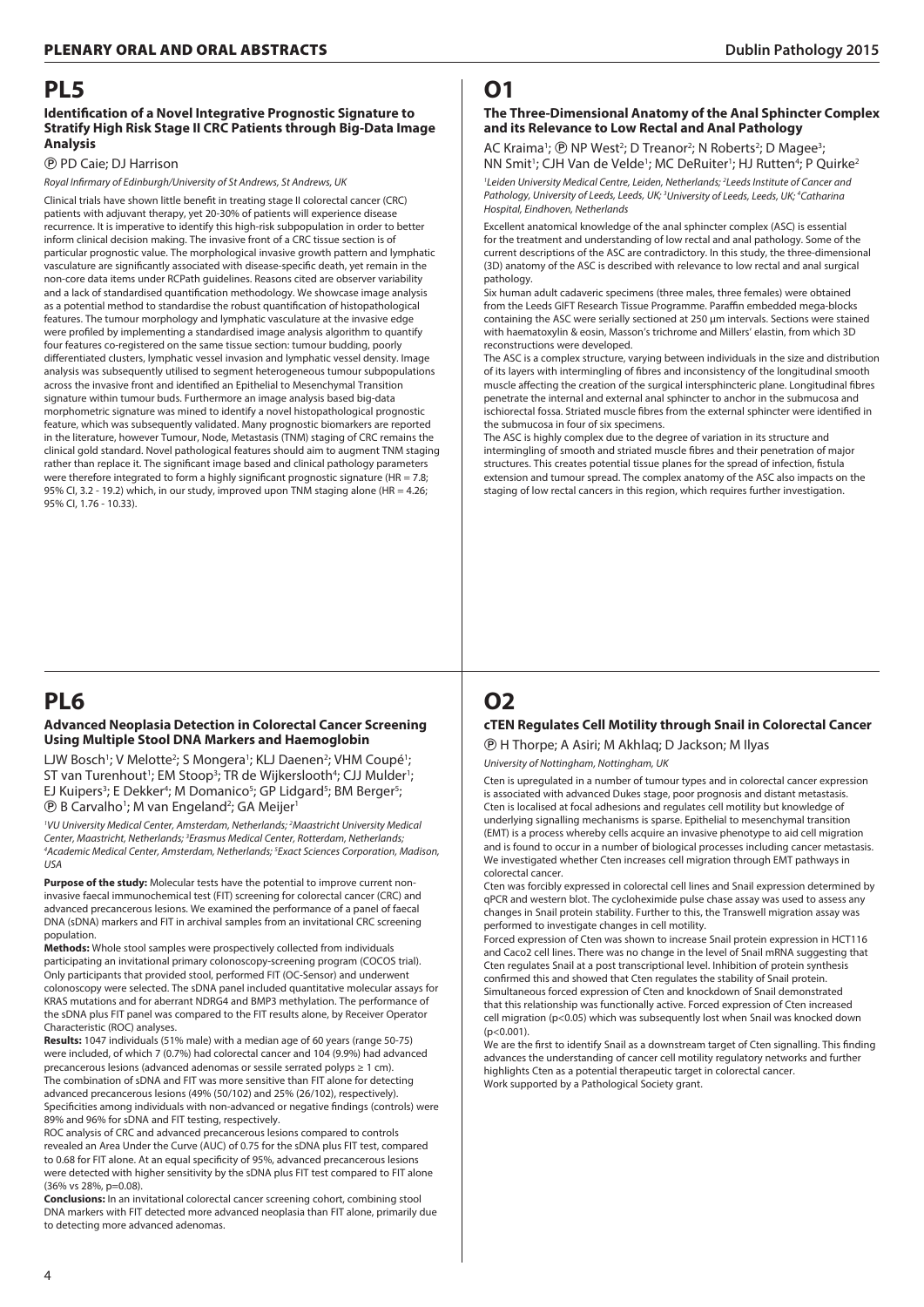#### **Loss of pTEN Expression is Strongly Associated with the Presence of the BRAF V600E Mutation, and Further Complicates Combination Treatment Strategies for Patients with Advanced Colorectal Cancer**

**(B)** SD Richman<sup>1</sup>; GJ Hemmings<sup>1</sup>; P Chambers<sup>1</sup>; M Taylor<sup>1</sup>; HM Wood<sup>1</sup>; E Tinkler-Hundal<sup>1</sup>; K Southward<sup>1</sup>; JM Foster<sup>2</sup>; A Ouime<sup>2</sup>; KG Spink<sup>2</sup>; P Quirke<sup>1</sup>

*1 Leeds Institute of Cancer and Pathology, Leeds, UK; 2 Affymetrix, High Wycombe, UK*

Treatment for advanced colorectal cancer is moving to combination therapies, targeting multiple signalling pathways. Indeed, MRC FOCUS4 has been designed to assess this. We determined pTEN protein expression, and assessed this in relation to other biomarkers associated with signalling downstream of the epidermal growth factor receptor.

Tissue microarrays were constructed from 2 advanced colorectal cancer (aCRC) clinical trials (FOCUS and PICCOLO) for immunohistochemistry (IHC). Mutation status of KRAS, NRAS, PIK3CA and BRAF was assessed by pyrosequencing. Copy number variation was assessed on Oncoscan® FFPE Assay Kit (Affymetrix Inc.). pTEN protein expression was correlated with mutation status, MMR status, primary tumour location and copy number.

pTEN protein expression for 1288 patients showed complete loss of expression in 85/787 (10.8%) - FOCUS and 64/501 (12.8%) - PICCOLO. BRAF mutation status was significantly different between the pTEN negative and pTEN positive populations (p<0.0001), with significantly more pTEN negative tumours having the BRAF V600E mutation. Loss of pTEN expression correlated with genomic deletions involving the pTEN gene. 20/30 (66%) of pTEN negative tumours exhibited loss of the pTEN region (10q), half of which were focal deletions. Only 54/202 (26.7%) pTEN positive tumours showed deletions of this region, and none were focal events. There was no significant difference in either primary tumour site or MMR status (p=0.1765) between the pTEN negative and pTEN positive populations.

Signalling pathways do not stand in isolation; they are interlinked in a complex signalling network. Current treatment interventions must target the correct pathway combinations if patients are to benefit from targeted therapy. Our data suggests a subset of patients may require dual AKT and MEK pathway inhibition, in addition to anti-EGFR monoclonal antibody therapy and inhibition of BRAF.

# **O4**

#### **Zonal Differences in PD1 Expression in Centre of Tumour Versus Periphery in Microsatellite Stable and Unstable Colorectal Cancer**

*<b>@* GM O'Kane<sup>1</sup>; M Lynch<sup>2</sup>; J Aird<sup>3</sup>; S Hooper<sup>3</sup>; C Muldoon<sup>1</sup>; N Mulligan<sup>3</sup>; C Loscher<sup>2</sup>; DJ Gallagher<sup>3</sup>

<sup>1</sup>St. James's Hospital, Dublin, Ireland; <sup>2</sup>Dublin City University, Dublin, Ireland; <sup>3</sup>Mater *Misericordiae University Hospital, Dublin, Ireland*

Colorectal cancers (CRC) that show evidence of microsatellite instability (MSI-H) are marked by a high tumour infiltrating lymphocyte (TiL) population which is thought to be prognostic. Programmed cell death 1(PD-1) is a negative regulator of the immune system and targeting the interaction with its ligand PD-L1 offers a potential therapeutic target. We aimed to characterize CD8 and PD-1 expression in both the tumour centre (cT) and tumour periphery (pT) of microsatellite stable (MSS) and unstable CRC.

**Methods:** Paraffin-embedded tumour blocks were cut at 5um, prepared and stained using specific antibodies for CD8 and PD-1. The pT was defined as the area within a 400x high power field (HPF) from the outline of the tumor. The cT was defined as the area at least one 400x HPF apart from the tumor outline toward centre of the tumor. Images were taken at 40x, 100x, 200x and 400x. Positive cells were averaged across 3 high power fields and classified as high or low positivity.

**Results:** Forty-two specimens have been analysed to date including 28 MSI-H and 13 MSS tumours. Sixty-eight percent of MSI-H were stage II and 69% of MSS were stage III. In the MSI-H group, a high CD8 count in the cT and pT correlated with and earlier tumour size and stage. PD-1 positivity was seen in 61% of MSI-H cT compared to 0% positivity in the cT of MSS tumours. The periphery of both MSS and MSI-H specimens showed significant PD-1 expression with 71% and 85% of samples showing positivity respectively. There was no association between high or low densities of staining and stage.

**Conclusions:** Zonal differences exist in the expression of CD8 and PD-1 in microsatellite stable and unstable tumours. A high proportion of MSI-H tumours show PD-1 activity in the centre of the tumour despite an improved prognosis. Further profiling of other T cell populations may help to further understand this expression which may act as a biomarker or provide a therapeutic target

### **O5**

#### **Association of Genomic Aberrations with Disease Recurrence in Stage II and Stage III Colon Cancers**

**(B)** E van den Broek<sup>1</sup>; O Krijgsman<sup>1</sup>; D Sie<sup>1</sup>; MA van de Wiel<sup>1</sup>; EJT Belt<sup>1</sup>; SH den Uil<sup>1</sup>; H Bril<sup>2</sup>; HBA Stockmann<sup>2</sup>; B Carvalho<sup>1</sup>; B Ylstra<sup>1</sup>; GA Meijer<sup>1</sup>; RJA Fijneman<sup>1</sup>

*1 VU University Medical Center, Amsterdam, Netherlands; 2 Kennemer Gasthuis, Haarlem, Netherlands*

Biomarkers that are able to distinguish stage II and III colon cancer patients at high risk of developing disease recurrence, who may benefit from adjuvant chemotherapy, are still lacking. Genome-wide profiling of somatic aberrations, including gene point mutations, DNA copy number aberrations (CNA) and structural variants (SV), is expected to provide better insight into the molecular pathology of tumour progression and clinical outcome.

Genome-wide analysis of CNAs was performed using high-resolution comparative genomic hybridization for microsatellite stable (MSS) stage II and III primary colon cancer samples (n=114). In addition, the prevalence of genes suffering from CNAassociated chromosomal breaks, indicative for SVs, was determined. The mutation status of commonly affected *APC, TP53, KRAS, PIK3CA, FBXW7, SMAD4, BRAF* and *NRAS* genes was examined for 60 samples using targeted massive parallel sequencing. Associations of genomic aberrations with disease-free survival (DFS) rates were explored by log-rank tests using 10,000 permutations.

Disease recurrence and DFS rates differed significantly for several CNA-regions (*P*<0.05). A total of 267 genes were recurrently affected by CNA-associated chromosomal breaks (FDR<0.1), among which 168 genes (66%) that were also identified in a previously analysed cohort of 352 metastatic colorectal cancers. Gene point mutation frequencies were in concordance with literature. In a univariate analysis, none of the individual mutated genes appeared to be significantly associated with DFS.

In summary, several associations are found between highly prevalent genomic CNAs and disease recurrence in this cohort of MSS stage II and III colon cancers. Further in-depth analysis is required to unravel underlying biology that contributes to disease recurrence.

# **O6**

#### **Comparison of Histologically Normal Mucosa and Blood as Controls for Targeted Next Generation Sequencing Analysis in Patients with Colon Cancer in the NCRI FOxTROT Trial**

#### KM Sutton<sup>1</sup>; D Bottomley<sup>1</sup>; D Morton<sup>2</sup>; P Quirke<sup>1</sup>; *@* **NP West<sup>1</sup>**

<sup>1</sup> Leeds Institute of Cancer and Pathology, University of Leeds, Leeds, UK;<sup>2</sup> University *Hospitals Birmingham NHS Foundation Trust, Birmingham, UK*

Accurate and reliable methods for assessing the molecular profile of clinical tumour samples are important for the delivery of personalised medicine. When adopting a targeted amplicon sequencing method in combination with next generation sequencing (NGS), it is ideal to call mutations against a control sample to enable artefacts to be removed from the analysis. Blood is considered the gold standard control but may not always be available. We compared the use of histologically normal mucosa to blood as a control in colon cancer.

We examined mutations in 40 colon cancers from the NCRI FOxTROT trial using the Fluidigm Access Array for NGS library preparation. We assessed the use of both blood and normal colonic mucosa as a control for assessing mutations in 11 genes. All samples were tested in duplicate. The work was partly funded by a PathSoc Career Development Fellowship and is presented on behalf of the FOxTROT Collaborative Group.

Mutation calls made using normal mucosa as a control compared to blood were in good agreement; a Mathew's Correlation Coefficient above 0.7 was seen for all of the genes where agreement could be assessed. We found that false positive mutations were due to poorer amplification of the normal mucosa samples and false negatives were due to mutation calls in the normal mucosa.

Overall we found that when assessing mutations in hotspot oncogenes, testing in duplicate and the use of a normal control tissue is not required to make mutation calls. However, where a normal control is required, normal mucosa from the resection margin is a suitable alternative to blood where it is not available.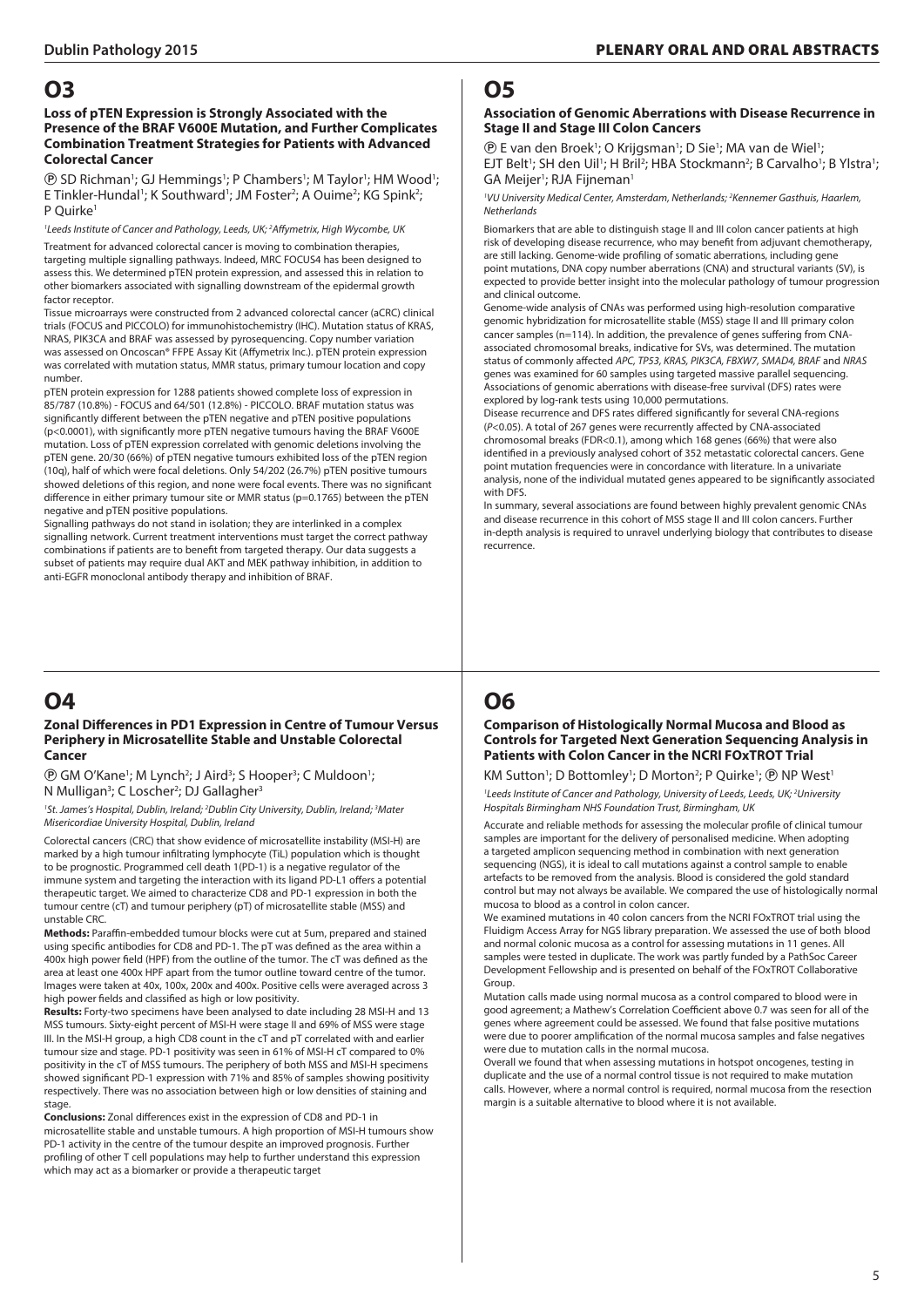#### **Sex Cord Tumours Arising in Ovarian and Extraovarian Adenosarcoma: an Unusual Form of Sarcomatous Overgrowth**

P C Carleton; WG McCluggage

*Royal Victoria Hospital, Belfast, UK*

We report a series of four unusual ovarian or extraovarian neoplasms composed of an admixture of adenosarcoma and a predominant component comprising a sex cord tumour. The neoplasms occurred in women aged 50 to 69. Three cases arose within the ovary and one was extraovarian (pelvis and abdomen) in location. In all four cases, there were minor areas with morphological features of adenosarcoma with a phyllodes-like architecture and periglandular increased cellularity with mitotic figures. In two cases, the stromal component was morphologically in keeping with a juvenile granulosa cell tumour. In one case, the stromal component had some features of both adult granulosa cell tumour and Sertoli cell tumour within a fibromatous background. The fourth case morphologically could not be categorised as any of the usual types of ovarian sex cord tumour and was categorised as an unclassifiable sex cord tumour. In all four cases, there was immunohistochemical evidence of sex cord differentiation. In each case, we propose that the sex cord tumour arose from a preexisting adenosarcoma thus representing an unusual form of sarcomatous overgrowth of sex cord elements which can occur within adenosarcomas. This phenomenon is not well described in the literature.

# **O8**

#### **Utility of Serum HE4 in Diagnosis and Prognosis of Endometrial Cancer**

**(B)** SA O'Toole<sup>1</sup>; S Rizmee<sup>2</sup>; L Norris<sup>1</sup>; M Cullen<sup>1</sup>; A Zainulabdin<sup>1</sup>; JC Long<sup>1</sup>; F Martin<sup>1</sup>; A Cooney<sup>1</sup>; S Ripollone<sup>1</sup>; N Ibrahim<sup>1</sup>; F Abu Saadeh<sup>1</sup>; W Kamran<sup>2</sup>; C Murphy<sup>3</sup>; T D'Arcy<sup>2</sup>; NC Gleeson<sup>2</sup>; JJ O'Leary1

<sup>1</sup>Trinity College Dublin, Dublin, Ireland; <sup>2</sup>St. James's Hospital, Dublin, Ireland; <sup>3</sup>Coombe *Women's and Infants University Hospital, Dublin, Ireland*

**Background:** Human epididymis protein 4 (HE4) is a secreted protein that is overexpressed in some cancers. HE4 is emerging as a useful biomarker in diagnosis and follow-up of endometrial cancers. The aim of this study was to evaluate the potential role of serum HE4 in the diagnosis and management of endometrial cancer. **Methods:** Patients undergoing surgery for endometrial disease were recruited into this study and had pre-operative serum samples taken, n=157. Demographic, clinical, radiological and laboratory data were reviewed. HE4 and CA125 serum levels were analysed using the Fujirebio Diagnostic ELISA Kits and results correlated with clinicopathological details. Standard cut-off points of 70 pmol/L for HE4 and 35 U/ml for CA125 were used.

**Results:** HE4 showed a sensitivity of 64% and specificity of 97.50% for detection of endometrial cancer. CA125 had a very low sensitivity of 14% for endometrial cancer diagnosis. HE4 was elevated in all stages of endometrial cancer and demonstrated the ability to distinguish between benign and malignant groups. HE4 also provided information about myometrial space invasion.

**Conclusion:** HE4 has a role in endometrial cancer diagnosis and prognosis and has the potential to be used in a screening setting or as a triage marker in the primary care setting. For women diagnosed with endometrial cancer, HE4 has the potential to stratify them into treatment regimens where the most appropriate treatment can be delivered resulting in improved quality of life and outcome for endometrial cancer patients.

# **O9**

#### **Platelets Drive Metastatic Changes in Ovarian Cancer Cells**

**(B)** CD Spillane<sup>1</sup>; NM Cooke<sup>2</sup>; S O'Toole<sup>3</sup>; D Kenny<sup>2</sup>; O Sheils<sup>1</sup>; JJ O'Leary<sup>1</sup>

<sup>1</sup> Histopathology Department, Trinity College Dublin, Dublin, Ireland; <sup>2</sup> Department of *Molecular and Cellular Therapeutics, RCSI, Dublin, Ireland; 3 Department of Obstetrics and Gynaecology, Trinity College Dublin, Dublin, Ireland*

**Background:** Ovarian cancer is the 5th leading cause of cancer related deaths in women. Previously we described a dynamic interaction between ovarian cancer cells and platelets in vitro, involving platelet adhesion, activation and induction of prosurvival and pro-angiogenic signals in the cancer cells. This study looked to further investigate this phenomenon in ovarian cancer cells by assessing the molecular changes it induced.

**Methods:** Cell lines 59M and SKOV3 were used as in vitro models of metastatic ovarian cancer. Platelet cloaking of cells was quantified by flow cytometry. Cells co-cultured with/without platelets for 24hrs were examined by RT-PCR for EMT related changes and by Affymetrix Gene2.0ST arrays for whole transcriptome changes.

**Results:** Significantly more platelets adhered to SKOV3 cells than 59M cells. While there were different rates of adhesion, the platelets induced similar changes in EMT related genes in both. There was a significant loss in expression of epithelial genes and an increase in mesenchymal genes, indicating the induction of EMT. Whole transcriptome analysis showed that there were a greater number of gene expression changes occurring in SKOV3 cells compared to 59M cells, correlating with the adhesion data. A 32 gene panel of commonly affected genes in both cell lines was identified, many of which form part of an interlinking pathway that is regulated by TGFβ1 and associated with cell adhesion/ECM remodelling. Though only 32 genes overlapped, the biological processes affected in both cell lines were very similar, with 103 of the 148 processes enriched in the 59M data set also seen in the SKOV3 data set.

**Conclusion:** This study shows that platelets can enhance the metastatic potential of ovarian cancer cells through the induction of EMT and ECM changes. In addition, it has identified a set of 32 genes that hold potential to be in vivo markers of this interaction.

# **O10**

#### **Platelet Cloaked Tumour Cells Suppress NK Cell Immune Surveillance**

**(B)** CD Cluxton<sup>1</sup>; CD Spillane<sup>1</sup>; A Glaviano<sup>1</sup>; S O'Toole<sup>2</sup>; CM Martin<sup>3</sup>; O Sheils<sup>4</sup>; C Gardiner<sup>5</sup>; JJ O'Leary<sup>4</sup>

<sup>1</sup>Department of Histopathology, St James's Hospital and Trinity College Dublin, Dublin, *Ireland; 2 Gynaecology Laboratory, Trinity College Dublin, Dublin, Ireland; 3 Pathology Department, The Coombe Women & Infants University Hospital, Dublin, Ireland; 4 Histopathology Department, Trinity College Dublin, Dublin, Ireland; 5 Biomedical Sciences Institute, School of Biochemistry and Immunology, Trinity College Dublin, Dublin, Ireland*

**Background:** During the metastatic cascade, circulating tumour cells rapidly and efficiently adopt a platelet cloak. Platelet cloaking of tumour cells promotes metastatic disease by promoting cellular proliferation, angiogenesis and EMT while inhibiting autophagy and apoptosis. The aim of this study is to examine whether the platelet cloak contributes to tumour cell evasion of NK cell mediated immune surveillance. **Methods:** Freshly isolated PBMCs were harvested from healthy donors and stimulated for 18 hours with IL-2 (500U/mL). PBMCs were co-incubated with ovarian (59M and SKOV3), melanoma (Sk-Mel-28) and CML (K562) cell lines that were either uncloaked, or cloaked with washed platelets from healthy donors. The NK-tumour cell receptor ligand systems, NKG2D-MICA/MICB and CD96/CD226-CD155 were examined using NK cell CD107a expression and interferon-gamma production to quantify NK cell mediated recognition and 'killing' of cancer cells.

**Results:** We first demonstrated that ovarian and melanoma cancer cell lines when cloaked with washed platelets strongly inhibited NK cell antitumor reactivity. Platelet cloaking induced down-regulation of the stress ligands MICA and MICB on the tumour cell coupled with their release into the microenvironment, a known NK cell immune decoy strategy. In addition, platelets significantly down-regulated both CD96 (NK cell) and CD155 (tumour cell), inhibiting NK cell activity. Both mechanisms occur in tandem to comprehensively incapacitate NK cells and promote tumour immune evasion. **Conclusions:** Ovarian and melanoma tumour cells are efficiently cloaked by platelets, which facilitates immune evasion by actively suppressing NK cell cytotoxicity and cytokine production.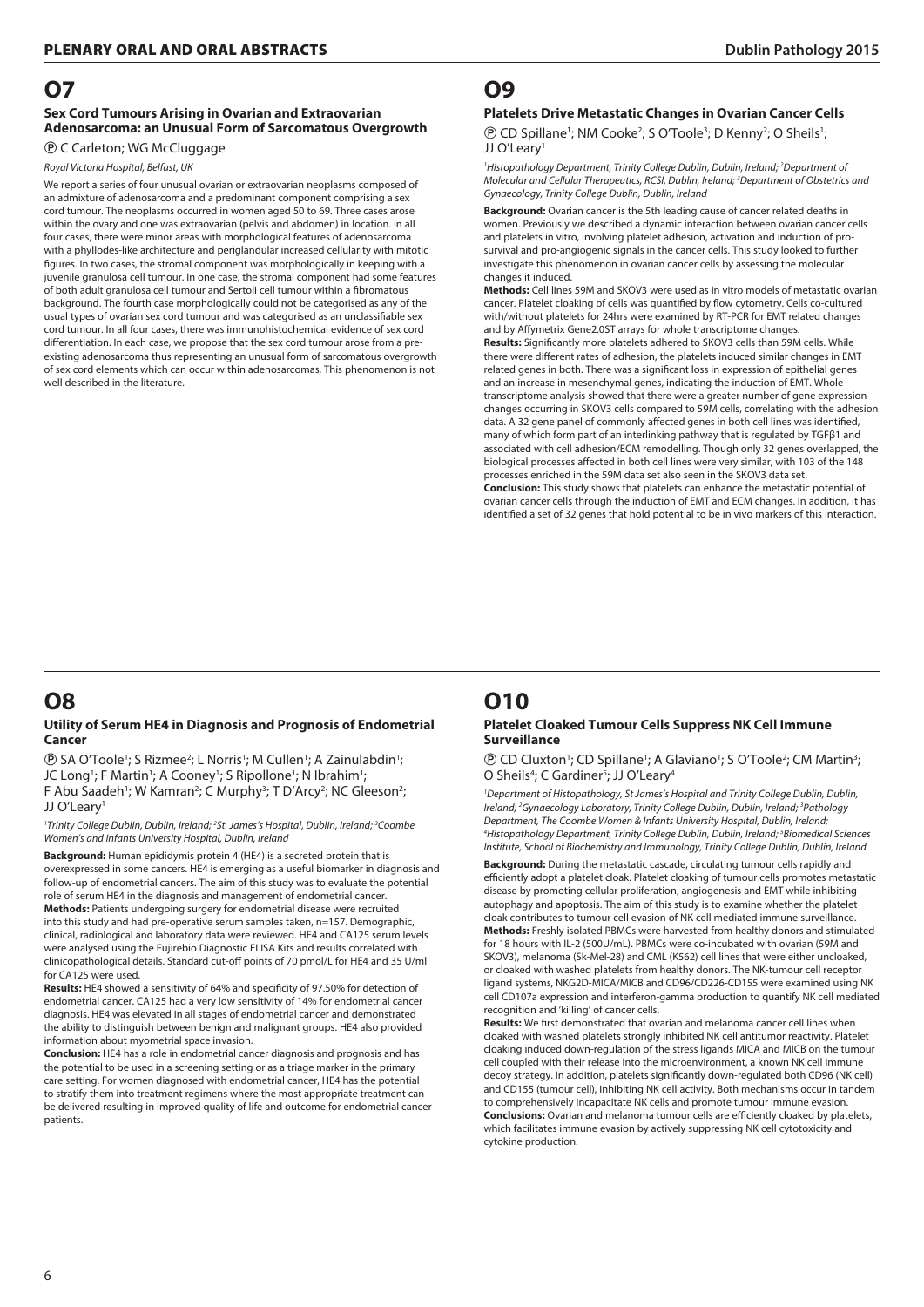#### **Role of IGF-IIR/Man-6-P in Glioblastoma Angiogenesis**

<sup>(*D*</sup> AL Trépant<sup>1</sup>; C Maris<sup>1</sup>; N D'Haene<sup>1</sup>; S Sauvage<sup>1</sup>; S Rorive<sup>1</sup>; C Decaestecker<sup>2</sup>; I Salmon<sup>1</sup>; P Demetter<sup>1</sup>

*1 Erasme University Hospital, Brussels, Belgium; 2 DIAPATH-CMMI, Gosselies, Belgium*

**Purpose of the study:** Glioblastomas (GBM) are the most common and most aggressive primary malignant brain tumours in adults. One of their histopathological hallmarks is the microvascular proliferation; these tumours are among the most angiogenic of malignancies by displaying the highest degree of microvascular proliferation. IGFIIR/Man-6-P is a receptor that belongs to the insulin-like growth factor (IGF) system. The involvement of IGF-IIR/Man-6-P in the process of angiogenesis has been postulated in rare earlier studies. To our knowledge, the role of IGF-IIR/Man-6-P in the neovascularisation of human GBM has never been studied.

**Methods:** IGF-IIR/Man-6-P expression was evaluated in the vascular compartment from 322 human GBM and from 10 normal adult brain samples by means of quantitative immunohistochemistry on tissue microarray sections. *In vitro* cell line experiments were carried out in order to characterise the IGFIIR/Man-6-P role in angiogenesis.

**Summary of results:** IGF-IIR/Man-6-P was strongly expressed in the cytoplasm of endothelial cells in hyperplastic vessels and exhibited a dot-staining pattern. We found a higher expression of IGF-IIR/Man-6-P in GBM vessels compared to normal brain vessels (p=0.05). Furthermore, preliminary *in vitro* experiments suggest a role of IGF-IIR/Man-6-P in tube formation but not in growth of the EA.hy926 endothelial cell line. **Conclusions:** This work shows a possible role of IGFIIR/Man-6-P in the process of neovascularisation of GBM angiogenesis. Additional investigations are required to confirm the role of this receptor as a direct actor of angiogenesis in GBM.

# **O12**

#### **A Novel View of the Temporal Arteries: Using 3D Histological Reconstruction to Study Microvessel Anatomy**

**<sup>®</sup> DJ Drayton<sup>1</sup>; SL Mackie<sup>2</sup>; D Treanor<sup>1</sup>; A Chakrabarty<sup>3</sup>** 

<sup>1</sup> Leeds Institute of Cancer and Pathology, Leeds, UK; <sup>2</sup> Leeds Institute of Rheumatic and *Musculoskeletal Medicine, Leeds, UK; 3 St. James University Hospital, Leeds, UK*

**Purpose of the study:** Vasa vasorum (VV) are microvessels which supply vessels that cannot be nourished by diffusion from their own lumina. VV are believed to be a key element in the pathogenesis of vascular diseases. A number of different imaging methods have been used to study the VV but there is still no definitive consensus on their structure. The aim was to describe the normal microvessel anatomy of temporal arteries.

**Methods:** Human temporal artery, obtained following routine biopsy with ethical approval and patient consent. Samples were embedded into paraffin blocks and serially sectioned at 5 micron intervals. Alternate sections were stained with H&E and scanned to create virtual slides. The slides were aligned, VV were segmented (annotated) and iso-surfaced to generate 3D reconstructions.

**Summary of results:** The reconstruction shows the structural arrangement of the VV as a complex plexus. No connection to the vascular lumen was visualised. In this segment a hierarchical branching structure was not observed. VV were almost exclusively restricted to the adventitia of the vessel wall. Mean  $\pm$  SD area of the VV (n  $= 5283$ ) is 2287.23µm2 (±4956.03). The mean  $\pm$  SD number of vessels per slide is 60.76 (±15.37). These metrics are based on one arterial specimen.

**Conclusion:** This method allows us to study the three-dimensional spatial relationships of microvessels within arterial specimens. Furthermore, metric data generated in the process can support the 3D images to study the microvasculature. This method will be applied to diseased arteries in future to generate novel hypotheses about the inflammatory process.

**Acknowledgements:** This research was supported by a PathSoc intercalated studentship.

# **O13**

#### **Loss of Expression of BAP1 is a Useful Adjunct Which Strongly Supports the Diagnosis of Mesothelioma in Effusion Cytology**

**(B)** J Andrici<sup>1</sup>; A Sheen<sup>2</sup>; L Sioson<sup>1</sup>; K Wardell<sup>2</sup>; M Ahadi<sup>1</sup>; A Clarkson<sup>1</sup>; M Farzin<sup>1</sup>; CW Toon<sup>1</sup>; AJ Gill<sup>1</sup>

*1 Royal North Shore Hospital, Sydney, Australia; 2 University of Sydney, Sydney, Australia* **Purpose of the Study:** It is controversial whether mesothelioma can be diagnosed with confidence in effusion cytology and therefore an ancillary marker of malignant mesothelial cells would be clinically valuable. BRCA-1 associated protein (BAP1) is a tumour suppressor gene which shows biallelic inactivation in approximately half of all mesotheliomas. BAP1 expression is commonly lost in mesothelioma. We investigated whether loss of BAP1 expression can be used to support a diagnosis of mesothelioma in effusion cytology.

**Methods:** Immunohistochemistry (IHC) for BAP1 was performed on cell blocks from effusions associated with confirmed mesothelioma cases, effusions containing mesothelial cell atypia, benign effusions, and effusions from patients with lung adenocarcinoma.

**Results:** IHC for BAP1 was performed on 75 cases of confirmed mesothelioma. 43 (57.3%) showed negative staining in the presence of an internal positive control. In 57 effusions considered to have atypical mesothelial cells in the absence of definitive diagnosis of mesothelioma, 8 cases demonstrated negative staining for BAP1. On follow up, 6 of these patients received a definitive diagnosis of mesothelioma in the subsequent 14 months (2 were lost to follow up immediately). Only 5 of 100 consecutive benign effusions were interpreted as BAP1 negative. 47 patients with confirmed adenocarcinoma demonstrated positive staining for BAP1.

**Conclusion:** We conclude that loss of BAP1 expression in effusion cytology is quite specific for mesothelioma. Whilst it is not definitive, it can be used to support the diagnosis of mesothelioma in atypical effusions. We caution that interpretation of BAP1 IHC on cell block may be difficult and that convincing positive staining in nonneoplastic cells is required before atypical cells are considered negative. We also note that BAP1 loss is not a sensitive test and cannot be used to exclude mesothelioma.

# **O14**

#### **The South-East of Scotland Experience on the Molecular Detection of EGFR, KRAS and ALK Mutations in Lung Adenocarcinomas**

**(B)** Y Kheng<sup>1</sup>; L Williams<sup>2</sup>; K Walsh<sup>1</sup>; J Fairley<sup>1</sup>; S Camus<sup>1</sup>; L Gilroy<sup>1</sup>; K Gilmour<sup>1</sup>; D Stirling<sup>1</sup>; W Wallace<sup>1</sup>; D Harrison<sup>1</sup>; A Oniscu<sup>1</sup>

*1 Royal Infirmary of Edinburgh, Edinburgh, UK; 2 The University of Edinburgh, Edinburgh, UK* The approval of novel targeted treatments for EGFR-positive and ALK-positive nonsmall cell lung cancer (NSCLC) has led to the increased requirement for mutation testing services in South East of Scotland. EGFR mutations are typically found in females, Asians and never smokers whereas KRAS mutations are associated with smoking. ALK rearrangements are commonly found in younger patients and never smokers. This study aimed to determine the prevalence of EGFR, KRAS and ALK mutations in South East of Scotland and to evaluate our experience in testing of ALK with IHC and FISH. Data of all patients tested were collected retrospectively from clinical records. From January 2011 to May 2014, we reported mutation rates of EGFR, KRAS and ALK to be 10.4% (67/643), 35.8% (86/240) and 2.3% (7/304) respectively. In our cohort, an increase in one pack years of smoking resulted in a decrease in the odds ratio of EGFR-positivity (OR 0.94, 95% CI 0.92 - 0.96, p<0.001). KRAS-positivity was associated with a history of smoking, with rates in both former (OR 6.26, 95% CI 2.00- 19.56, p=0.002) and current smokers (OR 6.82, 95% CI 2.18-21.35, p=0.001) significantly higher than in non-smokers. The number of smoking pack years had no influence on the rates of KRAS-positivity. ALK-rearrangements were found to be associated with never smokers (p<0.001) and younger patients (≤50 years old) (p<0.001). To date, no false positives were reported for parallel testing of ALK with IHC and FISH. We observed 100% sensitivity (7 IHC+/7 FISH+) and 96.6% specificity (113 IHC-/117 FISH-) when comparing IHC with FISH. In conclusion, the prevalence of EGFR mutation in South East of Scotland has reflected mutation rates reported in West of Scotland. Our findings further support the use of ALK-IHC as a diagnostic screening tool.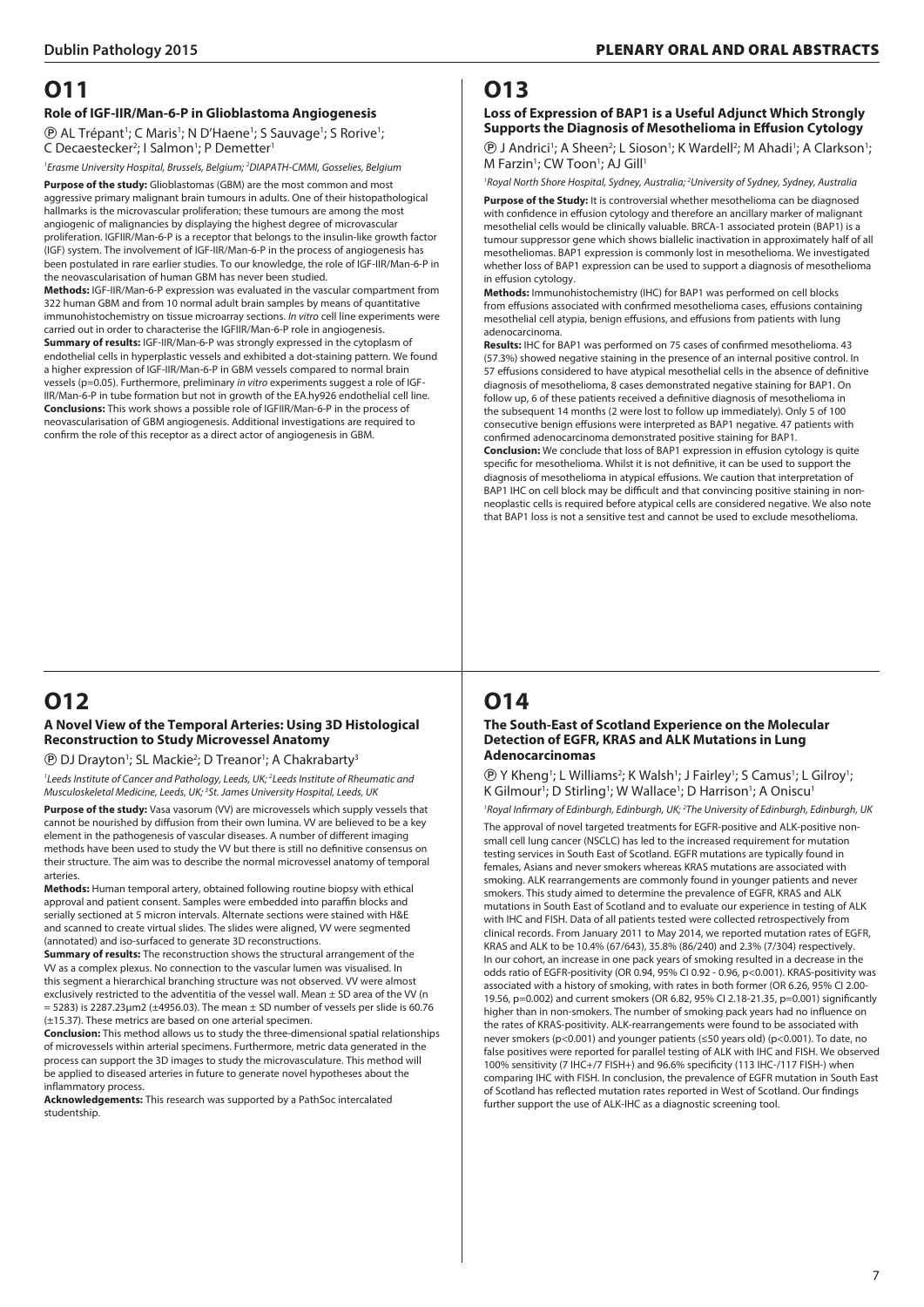#### **HPV and Cell Cycle Protein Expression in Advanced Penile Carcinoma: Results from the TPF Trial**

*<b>@* A Adimonye<sup>1</sup>; S Nicholson<sup>2</sup>; E Hall<sup>3</sup>; E Stankiewciz<sup>1</sup>; A Bahl<sup>4</sup>; D Berney<sup>1</sup>

<sup>1</sup> Barts Cancer Institute, London, UK; <sup>2</sup> Imperial College Healthcare NHS Trust, Department of *Medical Oncology, London, UK; 3 The Institute of Cancer Research, Clinical Trials & Statistics Unit, London, UK; 4 Bristol Haematology and Oncology Centre, Bristol, UK*

**Purpose of the Study:** The molecular mechanisms of metastasis and progression of penile squamous cell carcinoma (PSCC) are unclear. Nobody, to our knowledge, has investigated the expression of cell-cycle proteins in advanced or metastatic PSCC. We aimed to determine the extent of HPV infection in patients with advanced PSCC and its effect on the expression of the key cell-cycle proteins p53, p16INK4A and retinoblastoma (RB).

**Methods:** Archival paraffin embedded blocks were obtained from 27 primary penile cancers, all patients having developed locally-advanced or metastatic disease. All patients were treated in the Phase II Trial of docetaxel, cisplatin & 5-fluorouracil (TPF) chemotherapy CRUK/09/001 (Nicholson et al. BJC 2013; 109: 2554-9). Samples were analysed immunohistochemically for p16INK4A, p53 and RB protein expression on a tissue microarray. All tumours were HPV typed using PCR.

**Summary of Results:** HPV DNA was detected in 8/22 (36%) with HPV 16 present in 7/8 (88%). 5 cases were not suitable for analysis. No association was found between HPV and expression of either p16INK4A (p= 0.3426), p53 (p= 0.1365) or RB (p= 1) using Fisher's exact test.

**Conclusions:** HPV DNA is detected in less than half of progressive PSCC, suggesting either the loss of HPV in advanced disease or that non-HPV related cancers progress more commonly. The lack of correlation between HPV and these cell-cycle proteins suggests that they may undergo somatic mutation that is not driven by HPV, leading to increased growth and invasiveness. Treatment strategies may be hampered by this genetic diversity, which requires further investigation.

## **O17**

#### **Molecular Pathways Involved in Lymphovascular Invasion: A Biomarker Driven Approach**

M Craze; C Joseph; C Nolan; A Green; EA Rakha; IO Ellis; P A Mukherjee

*University of Nottingham, Nottingham, UK*

**Introduction:** Lymphovascular invasion (LVI) is an important step in the metastatic cascade. Identification of a molecular signature for the LVI positive phenotype will help identify relevant drivers and pathways. This study aimed to investigate determinants of LVI from a biomarker database.

**Methods:** Biomarkers (n >200) from a well annotated series (n=1929) were analysed for correlations with LVI [clinical/IHC (D2-40) supplemented]. Proteins with significant associations with LVI were interrogated for pathway enrichment analysis [corrected for false discovery rate (FDR)], using the STRING 9.1 platform incorporating Gene Ontology (GO), KEGG and NCI.

**Results:** Biomarker analysis related to both clinical/IHC determined LVI identified 35 positively associated markers, 14 in both clinical and IHC categories (e.g. ADA3, CD8, FOXP3, KPNA2). A further 21 markers were negatively associated, 8 in both categories (e.g. Bcl2, BRCA1, MAGE3 and SOX10). Significant pathways (p<0.001) unifying the positively associated proteins include metabolism, immune responses (T-cell regulation and differentiation), cell activation and transcription [GO]; T-cell receptor signalling pathways and pathways in cancer and haematopoietic cell lineages [KEGG]. For negatively associated proteins, the following were significant: ubiquitination processes, regulation of the mitosis [GO]; p53 pathways [KEGG] and apoptotic and cell cycle pathways [GO & KEGG]. On cross-validating a subset included in the METABRIC cohort, there were overlapping enrichments for immune response regulation (GO) and haematopoietic cell lineages (KEGG).

**Conclusions:** These preliminary findings are the first to unify biomarkers for LVI pathway analysis in BC, using protein based data. Within the constraints of selection bias, data mining from immunohistochemistry of multiple biomarkers in relation to biological processes hold promise. \*AM supported by the NIHR and the Academy of Medical Sciences

#### **O16 Altered Endosome Biogenesis in Prostate Cancer Has Prognostic Potential**

**(B)** IRD Johnson<sup>1</sup>; EJ Parkinson-Lawrence<sup>1</sup>; LM Butler<sup>2</sup>; JJ O'Leary<sup>3</sup>; DA Brooks<sup>1</sup>

*1 University of South Australia, Adelaide, Australia; 2 University of Adelaide, Adelaide, Australia; 3 St James's Hospital, Trinity College Dublin, Dublin, Ireland*

Prostate cancer is the second most common form of cancer in males, and the incidence of this disease is predicted to double globally by 2030. More than 1.1 million new cases of prostate cancer are diagnosed each year and two thirds of these patients are from the Western world. Current diagnostic tests for prostate cancer are limited in both sensitivity and accuracy, and a method for accurate prognosis in these patients is yet to be developed; therefore, there is a need for a sensitive and specific prostate cancer test to implement early and appropriate therapy.

The recent discovery of altered endosomal-lysosomal biogenesis in prostate cancer cells has identified a fundamental change in the cell biology of this cancer that holds great promise for the identification of novel biomarkers that can predict disease outcomes. Investigation of the endosome compartment and endosome biogenesis revealed elevated gene and expression of critical machinery components that are required for endosome biogenesis and endocytosis. Here we demonstrate significantly altered expression of endosomal and lysosomal genes in mRNA microarrays of prostate cancer tissue compared to non-malignant tissue, and that specific endosomal and lysosomal genes are predictive of patient outcomes. Two endosomal tri-gene signatures were identified that had a significant capacity to stratify patient outcomes. Changes in the expression of these genes was further ascertained by qPCR in freshfrozen prostate tissue specimens, which further implicated altered endosome biology during disease progression, with significant changes in expression observed between aggressive prostate cancer and indolent disease or normal prostate tissue. These findings support the initiation of a retrospective trial to determine if these new biomarkers can accurately predict clinical progression in prostate cancer patients.

# **O18**

#### **Assessment of HER2 Status on Needle Core Biopsy of Breast Cancer: Impact of Histopathological Concordance**

P M Pigera; AHS Lee; IO Ellis; EA Rakha; Z Hodi

*Nottingham City Hospital, Nottingham, UK*

One of the key recommendations introduced in the ASCO/CAP update guideline recommendation on HER2 testing is the novel concept of "histopathological concordance." It is proposed that certain tumour morphological features such as histologic type and grade should trigger repeating a molecular test in cases of "discordance". In this study we have we have reviewed 3104 breast cancer cases consecutively reported in routine practice in Nottingham in the last 4 years. Data on HER2 status was collected and cases with HER2 assessed on resection specimens (RS) were analysed in details.

**Results:** of all cases, 98 patients (3%) had HER2 status assessed on core biopsy and the corresponding tumour RS. The main reasons for a repeat were tumour multifocality and morphologically different or heterogeneous tumours. A few cases were repeated because of borderline negative FISH results or neoadjuvant therapy. 18 cases were repeated due to insufficient tumour in the core biopsy. In this study the HER2 status of the index tumour was changed in 2 cases and both were in the borderline result category. HER2 testing of different tumour foci of multifocal or morphological heterogeneous tumours was consistent with that of the index tumour assessed on the core biopsy apart from two cases; one positive and one negative. 17 tumours were upgraded from grade 2 on core to grade 3 on excision and HER2 status did not change. No contribution of hormone receptor or tumour type was identified. **Conclusion:** There is excellent agreement between HER2 assessed in core biopsy and RS. Histopathological discordance seems to play a minor role which does not justify test repeat in routine practice.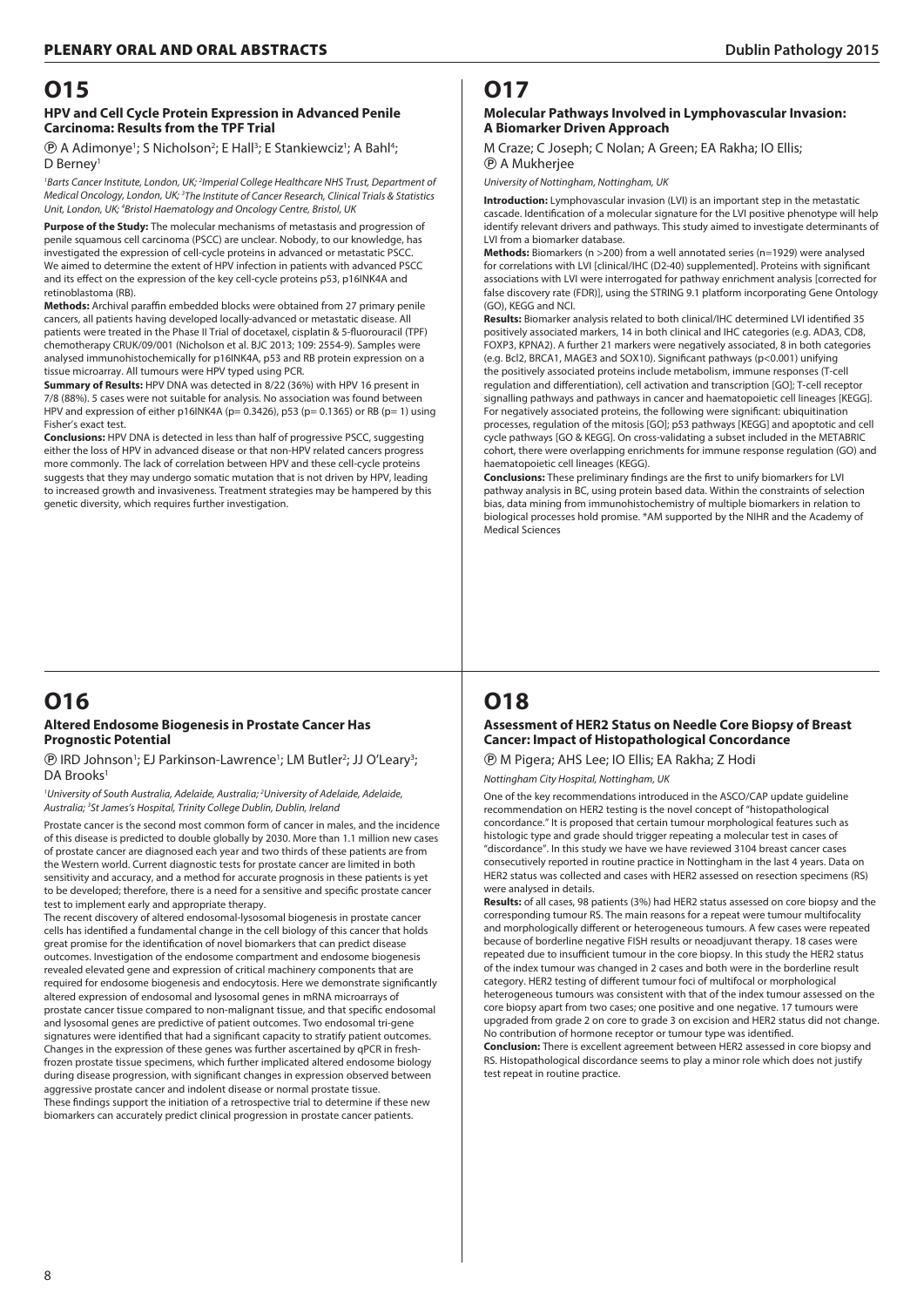#### **Molecular Mediators of Mammographic Density**

P A Ironside; J Gomm; L Haywood; S Dreger; M Allen; A Guerra; J Wang; C Chelala; JL Jones

*Barts Cancer Institute, London, UK*

**Purpose of Study:** Mammographic density (MD) is a major risk factor for the development of breast cancer though little is known about the biological mechanisms mediating it. Tamoxifen prevents breast cancer in a sub-set of high-risk women in a mechanism that appears to be dependent on reduction of MD. Animal model studies suggest that tamoxifen remodels the mammary stroma to a tumour-inhibitory phenotype. This study aims to analyse the effect of tamoxifen on breast fibroblast function and identify potential pro-tumourigenic pathways contributing to densityassociated risk.

**Methods:** Primary human breast fibroblasts were treated with hydroxytamoxifen (100nm-5µM). Fibroblast function was analysed by measuring: proliferation; expression of stromal proteins fibronectin (FN), LOX and collagen 1; effects on TGF-β signalling via SMAD phosphorylation and upregulation of the myofibroblast marker SMA. Genome wide analysis was performed using RNA-Seq.

**Summary of Results:** Fibroblasts from 25 patients were treated with tamoxifen. All patients showed reduced proliferation with treatment. In 62% of patients tamoxifen treatment resulted in reduced expression of FN. TGF-β-mediated upregulation of SMA and FN were consistently inhibited by tamoxifen, as was fibroblast contraction of collagen gels. RNA-Seq analysis revealed modulation of a number of metabolic pathways by tamoxifen, including significant upregulation of DHCR7, part of the microsomal antioestrogen binding site (AEBS).

**Conclusions:**These data indicate that tamoxifen can directly remodel the stromal microenvironment, generating a less 'reactive' stroma. Modulation of AEBS activity has been proposed to be anti-tumourigenic, and also is implicated as a suppressor of Hedgehog signalling. Thus, tamoxifen impacts on multiple pathways to create a tumour inhibitory phenotype.

This work was supported by the Pathsoc Small Grant Scheme.

## **O20**

#### **Mitogen Activated Protein Kinase Signalling Proteins are Associated with Good Prognosis in Breast Cancer and are Mainly Related to Estrogen Receptor**

DA Jerjees<sup>1</sup>; OH Negm<sup>1</sup>; ML Alabdullah<sup>1</sup>; <sup>®</sup> M Aleskandarany<sup>1</sup>; S Mirza<sup>2</sup>; AR Green<sup>1</sup>; PJ Tighe<sup>1</sup>; V Band<sup>2</sup>; IO Ellis<sup>1</sup>; EA Rakha<sup>1</sup>

*1 University of Nottingham, Nottingham, UK; 2 University of Nebraska, Omaha, USA* **Purpose of Study:** Mitogen Activated Protein Kinases (MAPKs) are three layer signalling transduction molecules that have diverse cellular functions and behaviour in cancer. This study aims to assess the role of a panel of MAPKs biomarkers in breast cancer (BC) and to examine their expression in six BC cell lines.

**Methods:** Reverse Phase Protein Array (RPPA) was applied to quantify protein expression of MAPKs (15 biomarkers as total and phosphorylated forms) in six BC cell lines with different phenotypes including estrogen receptor (ER)-/+, HER2-/+ and HER2 transfected cells.

**Summary of Results:** A strong correlations were observed among different proteins involved in MAPKs pathway. MAPKs proteins showed associations with ER status and their differential expression was different between ER-positive and ER-negative cell lines. Importantly, associations between MAPKs proteins and HER2 status (wild and transfected) was mainly seen in the ER negative cell lines.

**Conclusions:** This study revealed that the high throughput technique of RPPA is useful in testing a panel of biomarkers involved complex biological pathways and networks. MAPKs are mainly related to ER and their association with HER2 was restricted to ER negative status.

### **O21**

#### **Cadherin Switch is More Observed in BRCA1 Mutated than the Basal-Like Breast Cancers**

**(B)** MA Aleskandarany<sup>1</sup>; AR Green<sup>1</sup>; RM Samaka<sup>2</sup>; RD Macmillan<sup>3</sup>; D Caracappa<sup>4</sup>; IO Ellis<sup>1</sup>; M Diez-Rodriguez<sup>1</sup>; EA Rakha<sup>1</sup>; C Nolan<sup>1</sup>; MM Al-kabbi<sup>1</sup>

*1 Nottingham City Hospital, Nottingham, UK; 2 Faculty of Medicine Menofia University, Cairo, Egypt; 3 Breast Institute, Nottingham, UK; 4 University of Perugia, italy, Perugia, Italy, Italy*

**Purpose of the Study:** The Phenotypic features of basal like (BL) breast cancer (BC) resemble those occurring in BRCA1-germline mutation carriers. Several lines of evidence suggesting the overall tendency of basal-like/triple negative BC to spread through vascular rather than lymphatic routes. The latter has recently been attributed to the activation of cadherin switch, an EMT-like phenomenon, in BLBC. This study aims at studying the cadherin switch expression profile TGFB1, a key EMT-trigger, expression in BRCA1 mutated compared to sporadic BC.

**Methods:** The expression of E-cadherin, N-cadherin and TGFB1 were studied in a subset of germline BRCA1 mutated BC (n= 47) compared to non-selected cohorts of non-lobular sporadic invasive BLBC (n= 422) and non-basal BC (n=1190) using IHC and TMA.

**Summary of results:** Compared to sporadic BC, BRCA1 mutated cases were of younger age, more grade 3, with more medullary-like tumours, and more LVI positive. E-cad was significantly less expressed in BRCA1 cases than in the sporadic non-basal and in the BLBC. However, N-cad was not significantly expressed in BRCA1, non-basal, and BLBC. TGFB1 was significantly less expressed in sporadic BC, both non-basal BLBC than BRCA1 mutated BC. E-cad/N-cad combinatorial expression phenotypes were significantly different between BRCA1 mutated and non-basal and BLBC. Higher proportions E-cad-/N-cad+ were significantly observed BLBC than non-basal BC. BRCA1 mutated cases displayed the least E-cad+ expression and the highest E-cad-/N-cad+ in the studied series.

**Conclusions:** Despite the known similarities between BRCA mutated and BLBC, results of this study demonstrate the more occurrence of cadherin switch in BRCA1 mutated breast cancer. E-cad repression appears to contribute more than N-cad gain in BLBC than non-basal BC.

# **O22**

#### **Exploring Molecular Mechanisms Underlying Lymphovascular Invasion in Breast Cancer**

**(B)** SN Sonbul<sup>1</sup>; A Mukherjee<sup>1</sup>; R Russell<sup>2</sup>; OM Rueda<sup>2</sup>; M Aleskandarany<sup>1</sup>; AR Green<sup>1</sup>; E Provenzano<sup>3</sup>; C Caldas<sup>3</sup>; IO Ellis<sup>1</sup>; EA Rakha1

*1 Department of Pathology, School of Medicine, University of Nottingham, Nottingham,*  UK; <sup>2</sup>CRUK Cambridge Research Institute, University of Cambridge, Cambridge, UK;<br><sup>3</sup>Addenbrooke's Hospital, Cambridge Breast Unit, Cambridge University Hospital N *Addenbrooke's Hospital, Cambridge Breast Unit, Cambridge University Hospital NHS Foundation Trust, Cambridge, UK*

**Purpose of the study:** Lymphovascular Invasion (LVI) is a crucial step in the metastatic cascade in breast cancer (BC) and is associated with poor prognosis. This study investigated the molecular mechanisms associated with LVI interrogating subsets of the METABRIC series.

**Methods:** Histological/ immunohistochemistry (D2-40) supplemented LVI were determined in subsets of the METABRIC BC cohort. Cases were stratified into LVI+ and LVI- subgroups. Genes correlating with LVI status were identified in both test (n=179) and validation (n=356) sets from expression profiles using Linear Models for Microarray (LIMMA) data analyses. Biological functions of differentially expressed genes and relevant pathways were explored on multiple platforms.

**Summary of results:** Initial analysis identified 34362 genes differentially expressed between LVI subgroups. 915 (adjusted p<0.05) overlapping transcripts were identified from test and validation sets, some of which have not been previously linked with LVI. Examples of overlapping genes include APPL1, AQR, CD46, CUL4A, MCFD2,

PAPOLA, POT1, RANBP2, SNX4, SUMO1, TLK1, ZNF181/644, SNAP23 etc. Biological function/pathway analysis reveals clusters regulating invasion, transcription, immuneregulation, protein binding and catalytic functions. For example, the proteolysis related SUMO pathway was enriched in both subsets.

**Conclusions:** Global expression profiling combined with robust histopathological characterisation provides a useful platform to decipher molecular pathways relevant to LVI. Further identification of driver genes associated with LVI is underway combining RNA expression with corresponding copy number alterations, followed by functional analysis.

\*AM supported by NIHR and grant from the Academy of Medical Sciences.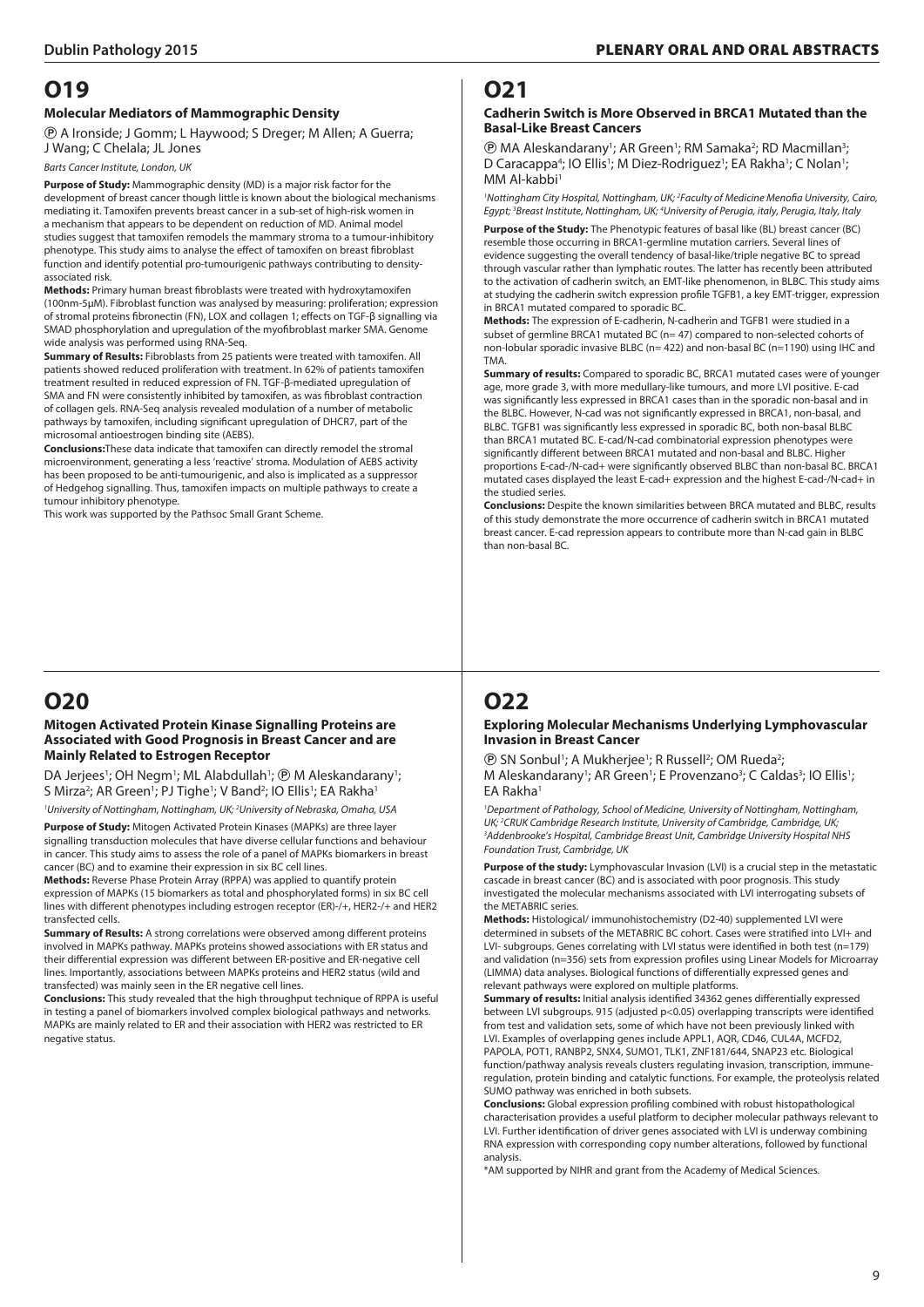#### **Role of Insulin like Growth Factor Binding Proteins and Tamoxifen Resistance in Breast Cancer Epithelial Cells**

**<sup>®</sup> YM Hawsawi<sup>1</sup>; M Jove<sup>2</sup>; M Humphries<sup>3</sup>; A Wright<sup>3</sup>; R El-Gendy<sup>1</sup>;** C Twelves<sup>2</sup>; V Speirs<sup>3</sup>; J Beattie<sup>1</sup>

*1 University of Leeds School of Dentistry, Leeds, UK; 2 St James's Institute of Oncology, Leeds, UK; 3 Leeds Institute of Cancer and Pathology, University of Leeds, Leeds, UK*

The development of tamoxifen resistance (TR) in oestrogen-dependent breast cancer (BC) is a therapeutic challenge. Insulin-like growth factor binding proteins (IGFBPs) may play a role in this process. We have investigated the role of IGFBP proteins in TR BC. IGF axis genes were evaluated in MCF-7 (wt) cells and tamoxifen-resistant (TamR) variants using qRT-PCR and confirmed by ELISA, Western, and Ligand blotting. IGFBP-2 & -5 were knocked down by shRNA transfection, and subsequent sensitivity to 4-hydroxytamoxifen (4-HT) was determined via WST-1. Cell migration was investigated by using the Incucyte system. IGFBP-2 expression was evaluated in 424 BC cases by TMA immunohistochemistry. Five out of 10 genes of the IGF axis (IGF-IR, IGF-2R, IGFBP-2, -4 and -5) had the highest expression levels by both parental wt and TamR cells. IGFBP-5 was down-regulated by ~7-fold while IGFBP-2 was up-regulated by ~2-fold in TamR versus wt cells (mRNA and protein levels). Significantly, a knockdown of IGFBP-2 in TamR cells restored sensitivity to (4-HT), reduced ERα expression to 45 ± 11.9% and enhanced cell migration. Expression of IGFBP-2 was significantly (P< 0.001) associated with survival advantage in TR patients. IGFBP-2 and IGFPB-5 are reciprocally regulated in the acquisition of TR by MCF-7 cells. IGFBP-2 may play a role in the development of TR in vitro and its high levels in clinical samples may predict TR.

## **O24**

#### **Exome Sequencing of Invasive Breast Cancer Specimens Identifies Discordant Mutational Evolutionary Changes in Invasive Primary Tumour and Axillary Nodal Metastases**

*<b>@ MA Aleskandarany*<sup>1</sup>; S Mian<sup>2</sup>; M Diez-Rodriguez<sup>1</sup>; C Nolan<sup>1</sup>; E Nuglozeh<sup>2</sup>; M Fazuldeen<sup>2</sup>; A Elmouna<sup>2</sup>; I Ashankyty<sup>2</sup>; AR Green<sup>1</sup>; EA Rakha<sup>1</sup>; IO Ellis<sup>1</sup>

*1 Nottingham City Hospital, Nottingham, UK; 2 College of Applied Medical Sciences, University of Ha'il, Ha'il, KSA, Saudi Arabia*

**Purpose of the Study:** Several lines of evidence are currently suggesting that the morphologic heterogeneity of breast cancer is mirrored at the genetic level. Understanding the molecular genetic evolution of BC would contribute further insights into the molecular derangements driving disease progression. Moreover, varied clinical outcome and response to similar therapeutic regimen is attributed, at least in-part to intratumoural heterogeneity. NGS can reliably study the genetic events using miniscule amounts of genomic DNA.

**Methods:** gDNA was extracted from FFPE tissue sections from a case of invasive duct carcinoma (3 primary tumour samples and 3 samples from positive axillary lymph node metastases). Sample preparation and exome enrichment was performed using Nextera Rapid Capture exome kits (illumina, FC-140-1000 ). Exome sequencing was performed using illumina MiSeq with 15x depth of coverage (following adapter/barcode trimming). Exploratory analyses and data mining were executed regarding variant (s) concordance/discordance between primary tumour samples and their respective metastatic variants.

**Summary of Results:** Initial findings revealed 37 candidate indels common to all three axillary lymph node samples yet absent from the three primary tumour samples. Several genes have been identified as having frameshift mutations caused by indels. Molecular players previously linked to anti-angiogenesis are amongst the genes affected by indel mutations in their coding sequences that may lead to potential abrogation of protein function.

**Conclusions:** These initial findings provide the framework for detailed molecular analyses for assessing molecular evolutionary events in primary breast cancer and their corresponding metastases.

# **O25**

#### **c-Myc Function is Associated with Specific Molecular Subtypes of Breast Cancer and Confers Resistance to Endocrine Therapy but not Chemotherapy**

**(B)** AR Green<sup>1</sup>; MA Aleskandarany<sup>1</sup>; S El-Sheikh<sup>1</sup>; CC Nolan<sup>1</sup>; RD Macmillan<sup>2</sup>; C Caldas<sup>3</sup>; S Madhusudan<sup>1</sup>; IO Ellis<sup>1</sup>; EA Rakha<sup>1</sup>

<sup>1</sup> University of Nottingham, Nottingham, UK; <sup>2</sup> Nottingham University Hospitals NHS Trust, *Nottingham, UK; 3 CRUK Cambridge Institute, University of Cambridge, Cambridge, UK* C-MYC is amplified in approximately 15% of breast cancers (BC) and is associated with poor outcome. c-Myc protein is multi-faceted and participates in many aspects of cellular function and is linked with therapeutic response in BC. We hypothesised that the functional role of c-Myc differs between molecular subtypes of BC. We therefore investigated the correlation between c-Myc protein expression and other proteins involved in cell cycle control, proliferation, apoptosis and DNA damage together with clinicopathological parameters, outcome and treatments in early invasive primary BC (n=1,106) using immunuohistochemistry. The METABRIC BC cohort (n=1,980) was evaluated for c-Myc mRNA expression. In whole series, there was significant association between c-Myc protein expression with higher tumour grade, lymph node(LN) positivity and medullary-like tumours. C-myc showed differential association with other proteins in the molecular classes. In luminal A tumours, c-Myc was associated with ATM (p=0.005), Cyclin B1 (p=0.002), PIK3CA (p=0.009) and Ki67 (p<0.001). In contrast, in basal-like tumours, c-Myc showed positive associated with Cyclin E (p=0.003) and p16 (p=0.042) expression. c-Myc was an independent predictor of a shorter distant metastases free survival in luminal A LN+ tumours treated with endocrine therapy (ET; p=0.013). c-Myc expression did not predict patient outcome in the other molecular subtypes with respect to adjuvant treatment. High c-Myc mRNA expression was associated with higher grade and basal phenotype (p<0.001). In luminal tumours treated with ET, c-Myc mRNA expression was associated with BC specific survival (p=0.001). c-Myc function is associated with specific molecular subtypes of BC and confers resistance to ET. The diverse mechanisms of c-Myc function, particularly in luminal A BC, warrants further investigation.

# **O26**

**Metasin Axillary Predictive Score (MAPS): A Measure of Axillary Nodal Disease Prediction to Provide an Informed Choice for Breast Cancer Patients and Surgeons**

**(B)** PP Gopinath<sup>1</sup>; D George<sup>1</sup>; P Sai-Giridhar<sup>2</sup>; S Jader<sup>1</sup>; E Arkoumani<sup>1</sup>; S Holt<sup>2</sup>; G Francis<sup>3</sup>; C Yiangou<sup>3</sup>; S Al Ramadhani<sup>4</sup>; S El Sheikh<sup>5</sup>; N Agrawal<sup>3</sup>; V Sundaresan<sup>1</sup>

<sup>1</sup> Princess Alexandra Hospital NHS Trust, Harlow, UK; <sup>2</sup> Prince Philip Hospital, Llanelli, UK;<br><sup>3</sup> Portsmouth Hospitals NHS Trust, Portsmouth, UK: <sup>4</sup>l Iniversity College Hospital NHS Tru *Portsmouth Hospitals NHS Trust, Portsmouth, UK; 4 University College Hospital NHS Trust, London, UK; 5 Royal Free Hospital NHS Trust, London, UK*

**Purpose of study:** Intra-operative sentinel lymph node sampling and molecular analysis empowers the surgeon to carry out axillary clearance as a one-step process. We have recently completed the clinical validation of Metasin, an intraoperative molecular assay for sentinel lymph node analysis in breast cancer patients (1836 cases). **Method:** The assay uses 2 positive predictive markers and is quantitative, enabling the prediction of tumour volume using 2 markers CK19 and Mammaglobin. In this study group, 439 patients had positive sentinel nodes and 444 cases underwent axillary clearance. Of the axillary clearance cases, 26% contained positive lymph nodes. 84% were sentinel node (SNB) macrometastases, 5% were SNB micrometastases and 11% were SNB negative or contained isolated tumour cells. Informative data was available for sentinel nodes from 125 positive cases.

**Results:** Using the qPCR values (from Metasin assays using standardised pre-mixes) and clinical axillary clearance data, the cases have been stratified on the basis of the involvement of other axillary nodes. We have shown a three-tiered predictive grouping exists: Group A includes low tumour volume disease with a nodal positivity of 25% within the axilla (n=16): Group B with a 44% positivity of other nodal involvement (n=80) and Group C with positivity of 73% of axillary clearances (n=29).

**Conclusion:** The clustering of the Metasin data is dependent on the qPCR results and shows that the cases can be sub-grouped to provide a probability basis for prediction of axillary nodal involvement; dependent on the qPCR cut offs. This gives the patient and surgeon a statistical basis for determining the likelihood of other axillary nodal disease.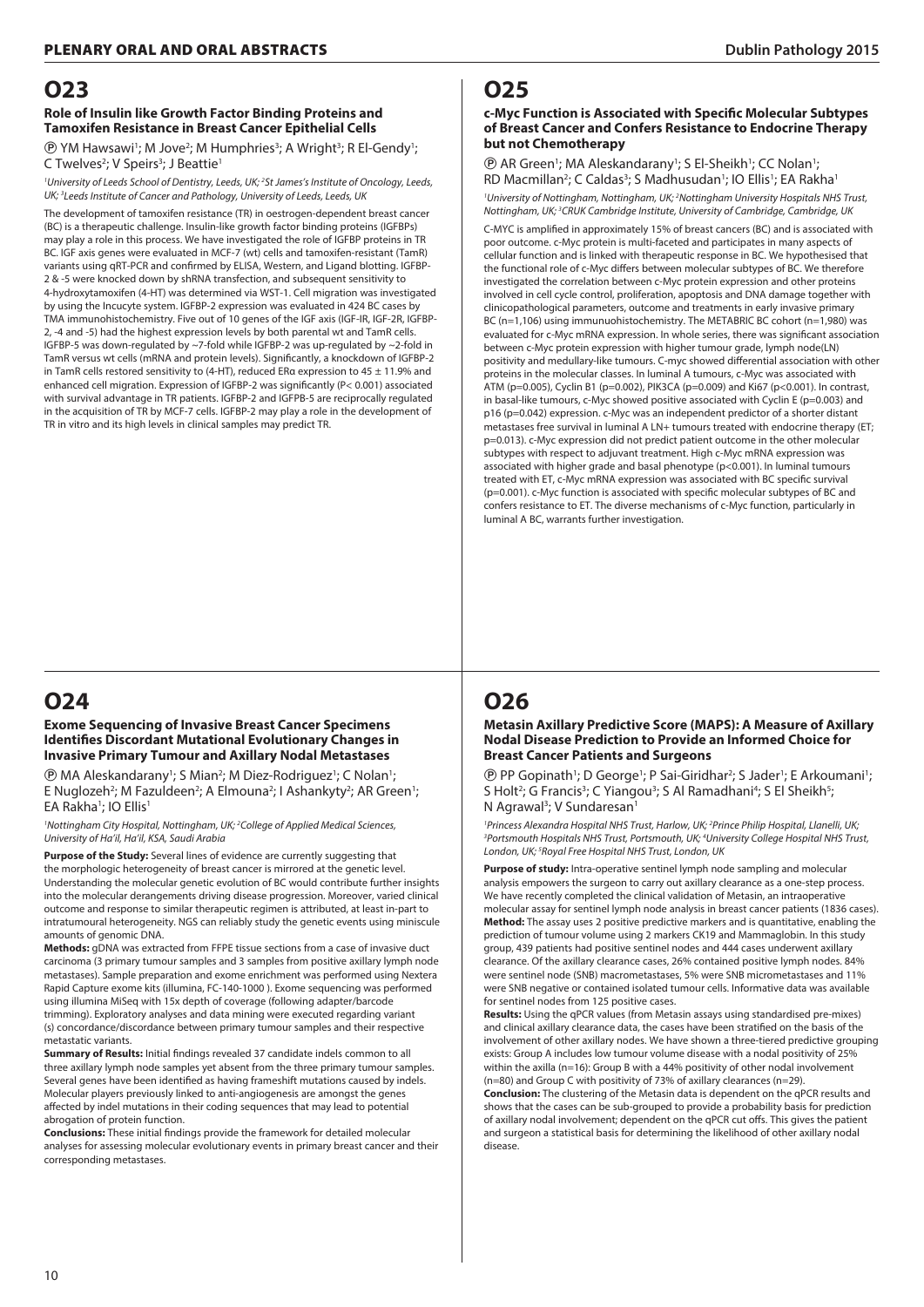#### **External Quality Assessment of BRCA1 and BRCA2 Gene Sequencing: Challenges for Quality in a Changing Diagnostic Environment**

SJ Patton<sup>1</sup>; G Ellison<sup>2</sup>; U Kristoffersson<sup>3</sup>; A Wallace<sup>4</sup>; C Houdayer<sup>5</sup>; <sup>®</sup> DE Barton<sup>6</sup>; CR Müller-Reible<sup>7</sup>; N Arnold<sup>8</sup>; A Kholmann<sup>2</sup>; A Osório<sup>9</sup>

*1 European Molecular Genetics Quality Network, Manchester, UK; 2 AstraZeneca,*  Macclesfield, UK; <sup>3</sup>Department of Clinical Genetics, University Hospital Lund, Lund, Sweden;<br><sup>4</sup>Manchester Centre for Genomic Medicine, St Mary' Hospital, Manchester, UK: <sup>5</sup>Institut *Manchester Centre for Genomic Medicine, St Mary' Hospital, Manchester, UK; 5 Institut Curie, Paris, France; 6 UCD School of Medicine & Medical Science, Our Lady's Children's*  Hospital, Dublin, Ireland; <sup>7</sup>Institut fuer Humangenetik , University of Wuerzburg, Wuerzburg, Germany; <sup>8</sup>Department of Gynaecology and Obstetrics, UKSH Campus Kiel, Kiel, Germany;<br><sup>9</sup>Spanish National Cancer Centre, Madrid, Spain *Spanish National Cancer Centre, Madrid, Spain*

Sequencing of the *BRCA1* and *BRCA2* genes has long been used in genetics laboratories to identify cases of familial breast and ovarian cancer. However, the advent of chemotherapy for ovarian cancer based on PARP inhibitors, which requires the presence of a *BRCA1* or *BRCA2* mutation, is turning this specialist test into a commonly-applied companion diagnostic. At the same time, the introduction of new DNA sequencing technologies is posing challenges even for experienced genetics laboratories. EMQN has been providing EQA of *BRCA1* and *BRCA2* gene sequencing world-wide for 15 years. The rate of serious diagnostic errors has varied from year to year, but the mean has hovered stubbornly around 3%. In EQA, just 3 samples per year are sent out, and the quality and experience of participating laboratories varies greatly. We recently carried out a collaborative study to measure the quality of *BRCA* gene sequencing by traditional and new methods in 20 experienced, expert laboratories from 11 countries. Ten DNA samples (8 with pathogenic mutations, 2 with normal DNA sequence) were sent to each laboratory. Ten labs used next-generation sequencing (NGS) alone, 3 used Sanger sequencing alone, and the others used combinations of Sanger sequencing, NGS, MLPA and other technologies. Seventeen (85%) of labs identified all clinically-significant variants on all 10 samples. Four false negative results were reported by 3 labs. Two were due to deficiencies in the bioinformatics pipeline of the NGS process, while 2 were attributed to a sample swap, and incorrect interpretation of a melting profile. No significant trend was identified with respect to the genotyping accuracy of the different methodologies used. The observed error rate of 2% amongst expert laboratories indicates the complex and challenging nature of this kind of testing. Caution will be required when applying these technologies to suboptimal FFPE samples in Pathology laboratories.

# **O28**

#### **Good or Bad Sequencing Data? Setting a Benchmark for the Quality of Diagnostic NGS in the Laboratory**

*<b>@* N Wolstenholme<sup>1</sup>; SJ Patton<sup>1</sup>; Z Deans<sup>2</sup>; S Abbs<sup>3</sup>; J Coxhead<sup>4</sup>; K Brugger<sup>3</sup>; P Westwood<sup>5</sup>; K Thomson<sup>6</sup>; H Scheffer<sup>7</sup>

<sup>1</sup> EMQN, Manchester, UK; <sup>2</sup> UKNEQAS for Molecular Genetics, Edinburgh, UK; <sup>3</sup> Addenbrookes Hospital, Cambridge, UK; <sup>4</sup>NIHR Biomedical Research Centre, Newcastle, UK; <sup>5</sup>Western General Hospital, Edinburgh, UK; <sup>6</sup>John Radcliffe Hospital, Oxford, UK; <sup>7</sup>Radboud University *Medical Center, Nijmegen, Netherlands*

Next Generation Sequencing (NGS) is increasingly being introduced into clinical diagnostic laboratories worldwide. The huge amount of data generated by NGS cannot be duplicated by alternative methods for laboratories to internally validate all results, therefore external assessment of data is required. The UK National External Quality Assessment Scheme (UKNEQAS) for Molecular Genetics and the European Molecular Genetics Quality Network (EMQN) have developed a joint EQA scheme for NGS, with the aims to: (a) assess and improve quality; (b) enable laboratories to benchmark their NGS service against others and against best practice; (c) work towards consistency of reporting clinical results generated by NGS; and (d) contribute towards best practice. EMQN and UKNEQAS offer numerous disease-specific, molecular pathology and technical EQA schemes. The objectives for developing NGS EQA were to make it generic (independent of genes, diseases, platforms, and testing context (e.g,. Somatic, germline etc)) and applicable all users. Two pilot EQAs have been run and 157 labs from 32 countries participated. These labs were sent a genomic DNA sample and asked to sequence either their smallest gene panel or largest single gene which the lab tested, submit technical details, and genotypes at known SNPs. The results were compared against a "consensus EQA genome" established by multiple validations of the DNA. 12187 different genes were tested. Most labs are using small panel of 1-10 genes. 60% of all variants were detected by every lab which tested for them. A detailed summary of the key findings will be presented. Both pilots have proved to be challenging to meet our objectives, however the results have enabled clinical diagnostic labs to start to address the quality of their NGS testing.

## **O29**

#### **CTC-5: A Novel Digital Pathology Approach to Circulating Tumour Cell Characterisation**

**(B)** B Ffrench<sup>1</sup>; A Cooney<sup>1</sup>; C Ruttle<sup>1</sup>; N Gleeson<sup>2</sup>; C Spillane<sup>1</sup>; S O'Toole<sup>1</sup>; J O'Leary<sup>1</sup>

<sup>1</sup>Department of Histopathology, Trinity College, Dublin, Ireland; <sup>2</sup>Department of *Gynaecological Oncology, St. James's Hospital, Dublin, Ireland*

Tumours invade the vasculature, which transports circulating tumour cells (CTCs) to distant sites enabling growth of secondary tumours. CTCs hold the potential to monitor: therapeutic response, emergent mutations and act as a screening tool for the early detection of cancer. There are numerous methods to isolate CTCs. Once isolated, EpCAM and/or panCK positivity and CD45 negativity are used to verify CTC status. However, due to the metastasis associated process of Epithelial-Mesenchymal Transition, epithelial markers may be ineffective at identifying all CTCs. To overcome such protein marker based limitations, we have developed a novel staining pipeline (CTC-5) that combines histochemical staining (giemsa) with immunofluorescene (DAPI, EpCAM/panCK, HER3 and CD45) staining and whole slide imaging for robust identification, enumeration and characterisation of CTCs from cancer patients. CTCs are isolated from whole blood using ScreenCell Cyto devices. Cyto devices are then slide mounted, giemsa stained and digitised. Giemsa Staining is washed out and slides are immunofluorescently stained for EpCAM/panCK, CD45, HER3 and counter stained with DAPI. Fluorescently stained slides are digitised. Giemsa stained and four colour immunofluorescent digital slides are processed in silico generating a single z-stacked digital slide for pathological assessment. The CTC-5 staining pipeline has been experimentally validated via CTC characterisation of peripheral blood from Lung, Breast and Ovarian cancer patients, with respect to healthy donor and spiked-in controls. The CTC-5 pipeline overcomes recognised weaknesses in CTC characterisation. Histochemical staining is added to the current gold standard of EpCAM/panCK and CD45 staining, while also preserving a fluorescent channel for assessment of biomarker status (e.g. HER3, apoptosis or platelet cloaking). Such advancements enable robust pathological assessment of CTCs in the clinic.

# **O30**

### **Histogenic Molecular Mapping (HMM) – A Method for Interrogating Biological Pathways in Tissue Sections**

P M Ilyas; A Pitiot

*University of Nottingham, Nottingham, UK*

Thorough interrogation of diseased tissue requires the use of multiple biomarkers in order to investigate biological pathways. Unless fluorescent technology is used, multiple sections are required from each tissue block as each section can only be tested for a limited number of markers. Histogenic Molecular Mapping (HMM) is a technique which used digitized images to evaluate multiple biomarkers. Although each section cut from a block is slightly different from the immediately preceding section, the similarity is sufficient to allow non-linear registration of images of successive sections. If the order is known, multiple sections can be mapped onto each other by registering each with the immediately preceding section. This allows several biomarkers to be mapped into a single "composite" section thereby giving a representation of the pathways activated/expressed in the tissue. We used HMM to investigate the mismatch repair pathway in colorectal cancer. Sequential tissue sections were stained for MLH1, PMS2, MSH2 and MSH6 and then scanned. Bespoke computational algorithms were used for image registration and composite images were binned as either "mismatch repair proficient" or "mismatch repair deficient". Validation of each category could be obtained by quantification of pixels in binarized images or pixel distribution using stereology. Our data show that HMM can be used for interrogating biological pathways in tissue sections and, ultimately, automated diagnosis of disease states.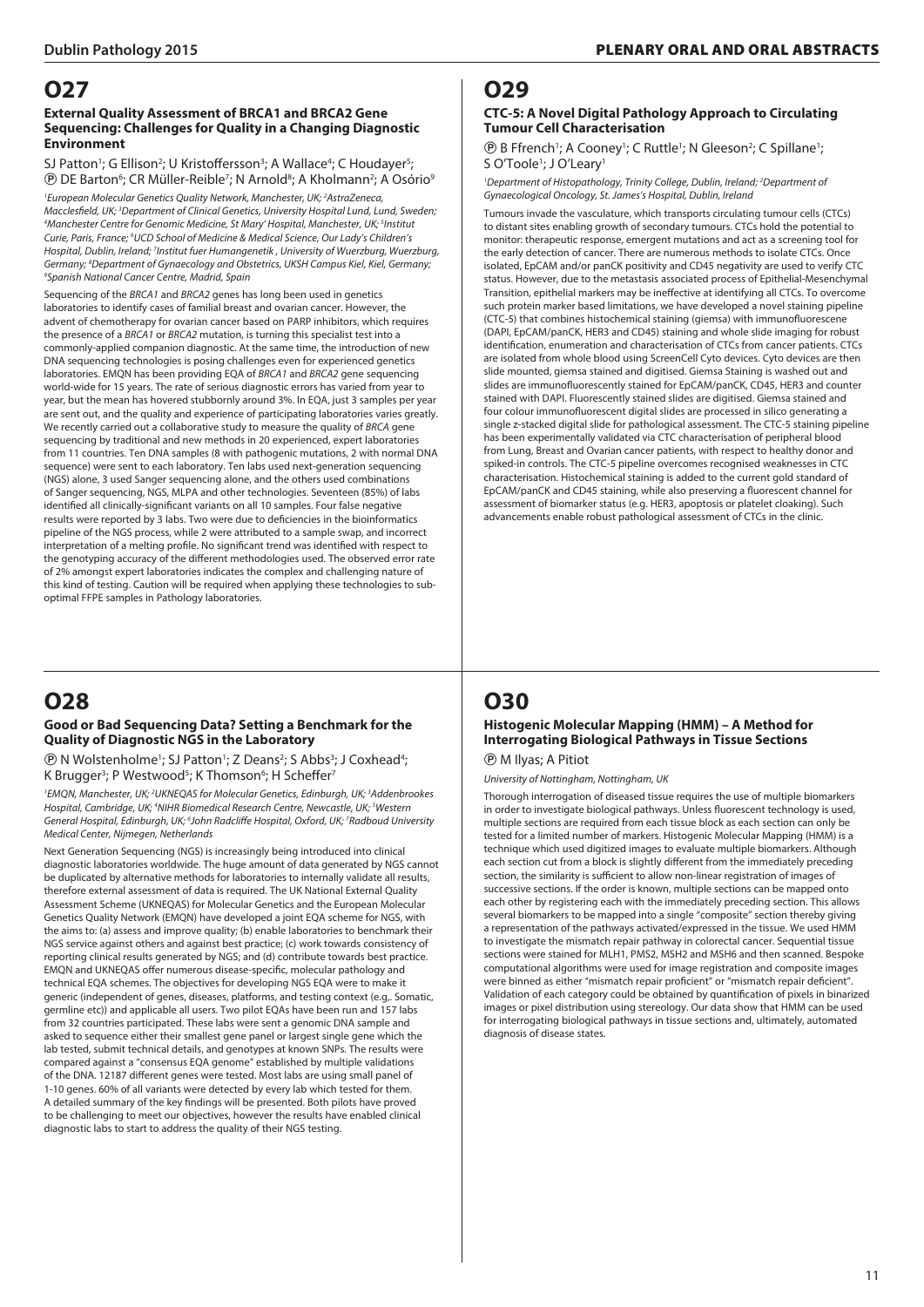#### **Personalising Treatment in Locally Advanced Rectal Cancer Using Macrophage Subpopulations to Predict the Degree of Response to Radiotherapy**

A Noshirwani<sup>1</sup>; S Shaikh<sup>1</sup>;<sup>®</sup> NP West<sup>2</sup>; SL Perry<sup>1</sup>; T Maisey<sup>1</sup>; DG Javne<sup>1</sup>

<sup>1</sup> Leeds Institute of Biomedical Clinical Sciences, University of Leeds, Leeds, UK;<sup>2</sup> Leeds *Institute of Cancer and Pathology, University of Leeds, Leeds, UK*

Whilst pre-operative radiotherapy is the standard of care in locally advanced rectal cancer (LARC), only half of patients respond. Individualised treatment based on a predictive test could avoid unnecessary radiation exposure in poor responders. Macrophages in the tumour microenvironment with tumoricidal M1 and tumour protective M2 phenotypes could be modulating this response. This study investigated the possible predictive value of M1 and M2 subpopulations in identifying the response to short-course radiotherapy (SCRT).

Pre-treatment biopsies and post-treatment resection samples were taken from 29 patients with LARC given SCRT. Dual-staining immunohistochemistry was performed with CD68, HLA-DR (M1 marker), and CD163 (M2 marker). Samples were scored for hot-and-random spots by Nuance software (version 3.0.2) and compared with tumour response measured by reduction in tumour-cell density. The work was partly funded by a PathSoc Career Development Fellowship.

Samples showing a low score for HLA-DR positive M1 macrophages exhibited a better response to SCRT with a median 80% reduction in tumour cell density (IQR 47 to 85). Those with a high score exhibited a poor response with only a 20% reduction (IQR 0 to 49, p=0·017). No such trends were observed for CD163+ M2 macrophages. The ratio of HLA—DR+ to CD163+ macrophages for biopsy and resection samples was significantly different showing a drop in the HLA-DR positive macrophages in the resection samples (biopsy median 2·53, IQR 1.98 to 3.08; resection median 1·38, IQR 0.96 to 1.80; p=0·024). Assessment of macrophage subpopulations in pre-treatment biopsies appears to predict the degree of response to SCRT in LARC. Further investigation to validate these findings is now required prior to developing a predictive test for use in routine clinical practice. Patients with a poor predicted response could avoid toxic and costly radiotherapy and undergo alternative strategies including chemotherapy.

## **O32**

#### **An Evaluation of Culture Techniques versus 16S Profiling for Investigation of Antibiotic-Mediated Alteration of Microbiota Populations within a Clinically Reflective In Vitro Model of the Human Gut**

P CH Chilton; M Taylor; HM Wood; MH Wilcox; P Quirke

#### *University of Leeds, Leeds, UK*

Next-generation sequencing technologies (e.g. 16S profiling) are increasingly used to investigate complex bacterial communities. They have advantages over classical methods, as a significant proportion of bacteria are 'non-culturable'. However, they do not distinguish 'viable' and 'non-viable' populations, which may skew results, particularly following antibiotic exposure. Here we report culture and 16S data from a clinically reflective human gut model, describing changes in the gut microbiota following exposure to multiple antibiotics.

A triple-stage chemostat model was inoculated with pooled human faeces from healthy volunteers to establish gut microbiota populations. The model was sequentially exposed to clindamycin (33.9 mg/L, QDS, 7days), vancomycin (125mg/L, QDS, 7days) and fidaxomicin (200 mg/L, BD, 7 days). Specific bacterial populations were enumerated daily on selective agars. Periodically, 16S profiling of gut model samples was performed; DNA was extracted on a QIAXtractor, 16S V4 PCR products were sequenced on an Illumina MiSeq, and resulting data were analysed using QIIME. Both culture and 16S profiling demonstrated marked alterations in gut microbiota populations following antibiotic exposure. For many populations, notably bifidobacteria and enterobacteria, changes seen by culture correlated with 16S profiling. However, as culture describes numerical changes in populations, and 16S profiling describes proportional changes, results are not always directly comparable. 16S profiling greatly increased microbiome coverage, particularly for clostridia. Population diversity (number of observed species and Shannon index) decreased with sequential antibiotic exposure.

Use of culture and molecular methods in tandem can greatly increase understanding of changes occurring in complex microbial populations.

### **O33**

#### *This abstract is not available before the meeting*

## **O34**

#### **Impact of Neoadjuvant Therapy on Cancer-Associated Fibroblasts in Rectal Cancer**

**(B)** L Verset<sup>1</sup>; J Tommelein<sup>2</sup>; X Moles Lopez<sup>3</sup>; C Decaestecker<sup>3</sup>; T Boterberg<sup>2</sup>; E De Vlieghere<sup>2</sup>; I Salmon<sup>1</sup>; M Mareel<sup>2</sup>; M Bracke<sup>2</sup>; O De Wever<sup>2</sup>; P Demetter<sup>1</sup>

*1 Erasme University Hospital, Brussels, Belgium; 2 Ghent University Hospital, Ghent, Belgium; 3 DIAPATH-CMMI, Gosselies, Belgium*

**Purpose of the study:** Cancer-associated fibroblasts (CAFs) are increasingly recognised as promoters of tumour progression. It is poorly investigated whether cancer management protocols, such as neoadjuvant radio(chemo)therapy, have an impact on CAFs and, by consequence, on tumour progression. This prompted us to study the impact of neoadjuvant radio(chemo)therapy on the α-SMA/epithelial area ratio in rectal cancer, and the impact of this ratio on recurrence-free survival.

**Methods:** Immunohistochemistry for the CAF marker α-SMA and the proliferation marker Ki67 was performed on sections from 98 rectal cancers of which 62 had undergone neoadjuvant radio(chemo)therapy.

**Summary of results:** Computer-assisted quantitative analysis showed that the α-SMA/ neoplastic epithelial area ratio was higher after neoadjuvant therapy, and that rectal cancers with high α-SMA/epithelial area ratio had low proliferation rates. Interestingly, the α-SMA/epithelial area ratio was an adverse prognostic factor with regard to recurrence-free survival in univariate analysis. In addition, multivariate analysis showed that an α-SMA/epithelial area ratio above 1 provides an independent prognostic value associated with a poor recurrence-free survival.

**Conclusions:** These results suggest that neoadjuvant treatment has an impact on CAFs in rectal cancer. The correlation of CAFs with decreased recurrence-free survival and abundant experimental data in the literature suggest that under certain circumstances, not yet very well understood, CAFs may favour tumour progression.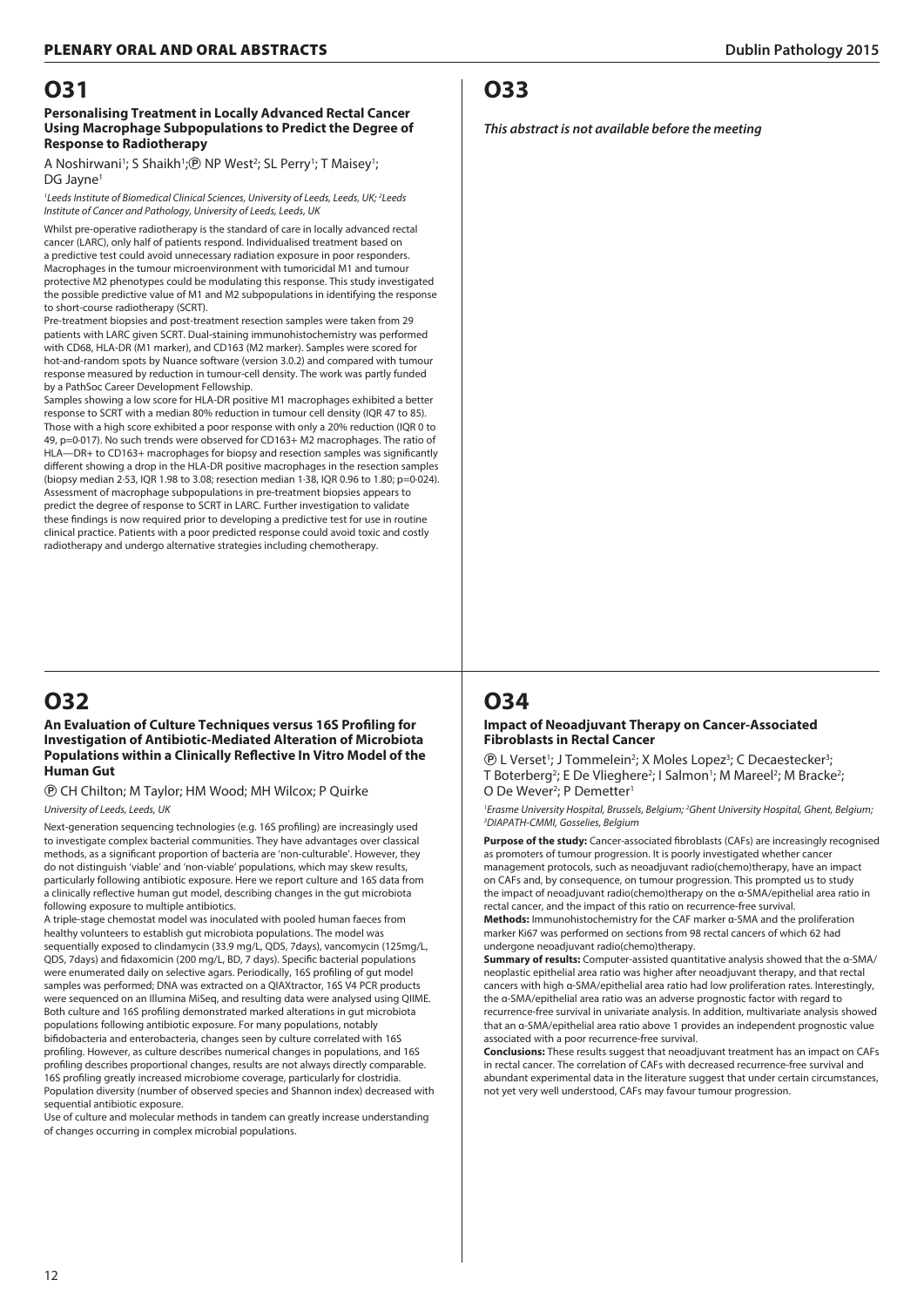#### **Immunohistochemistry Initiates a Complex Screening Cascade in the Detection of Lynch Syndrome**

*<b>@ GM O'Kane<sup>1</sup>;* T McVeigh<sup>2</sup>; D Keegan<sup>3</sup>; D Flannery<sup>4</sup>; K O'Connor<sup>4</sup>; M Farrell<sup>5</sup>; C Shields<sup>5</sup>; BJ Meighan<sup>4</sup>; P McCormick<sup>4</sup>; D Winter<sup>3</sup>; N Mulligan<sup>5</sup>; C Muldoon<sup>4</sup>; R Geraghty<sup>3</sup>; A Green<sup>2</sup>; MJ Kennedy<sup>4</sup>; K Sheahan<sup>3</sup>; DJ Gallagher<sup>5</sup>

<sup>1</sup> St James's Hospital, Dublin, Ireland; <sup>2</sup> National Centre for Medical Genetics, Our Lady's *Children's Hospital, Dublin, Ireland; 3 St. Vincent's University Hospital, Dublin, Ireland; 4 St. James's Hospital, Dublin, Ireland; 5 Mater Misericordiae University Hospital, Dublin, Ireland*

**Background:** Lynch Syndrome (LS) accounts for approximately 2-4% of all colorectal cancers (CRC) and is caused by germline mutations in DNA mismatch repair (MMR) genes. Increasing literature supports routine screening for LS using immunohistochemistry (IHC) to detect loss of MMR protein expression on tumour samples. We reviewed different screening approaches at three National Cancer Centres (NCC) and evaluated the impact on genetic referrals and LS diagnoses.

**Methods:** CRC databases were analysed from January 2005 - December 2013. NCC1 performs IHC upon physician request; NCC2 implemented reflex IHC (rIHC) in November 2008 and NCC3 has been performing rIHC since 2004. Pathology reports were reviewed and the number of genetic referrals in patients exhibiting MMR-d determined. Patients were also evaluated for BRAF testing and those with positive mutations were not considered eligible for referral to genetics unless otherwise indicated. The number of LS patients detected was calculated as a percentage of the total new patient CRCs.

**Results:** Over a 9-year period 4,049 new CRC in 3,929 patients were diagnosed across the 3 centres. The implementation of universal screening at NCC3 resulted in a MMR-d detection rate of 11%, an increase of 6% and 8% compared to NCC2 and NCC1 respectively. Referrals to genetic counselling on those patients with MMR-d without BRAF mutations or a known result was low across all centres. The number of LS patients diagnosed did increase from 0.7%(NCC1) and 0.6% (NCC2) to 1.1% at NCC3 however the detection rate remained lower than expected. More than 80% of patients referred, elected to undergo germline testing. Of the LS patients identified 79% had mutations in either MLH1 or MSH2.

**Conclusions:** The implementation of universal screening using reflex immunohistochemistry detects an appropriate number of MMR-d tumours and increases LS detection rates. However adequate resourcing and clinician awareness are needed to ensure that all patients captured

# **O36**

#### **Residual Tumour Cell Density and the Relationship to Survival Following Pre-Operative Chemoradiation in Locally Advanced Rectal Cancer: Results of the NWCOG RICE Trial**

**(B)** NP West<sup>1</sup>; R Kodavatiganti<sup>2</sup>; E Tinkler Hundal<sup>1</sup>; P Quirke<sup>1</sup>; S Gollins2

<sup>1</sup> Leeds Institute of Cancer and Pathology, University of Leeds, Leeds, UK;<sup>2</sup> North Wales *Cancer Treatment Centre, Rhyl, UK*

Pre-operative chemoradiotherapy (CRT) is commonly used to downstage locally advanced rectal cancer (LARC). The degree of response is assessed using a number of subjective tumour regression grading systems. Tumour cell density (TCD) has been developed as an objective linear measure of response and may be more sensitive and reproducible.

Patients with MRI-defined LARC received pre-operative CRT using a novel irinotecancontaining regimen, with surgery 9 weeks later. TCD analysis was performed on digitally scanned glass slides. TCD was measured in the pre-treatment biopsy (PTBTCD) and a representative slide from the resection specimen including a 9mm<sup>2</sup> area of greatest TCD (GTCD) and the whole tumour area and/or scar TCD (WTTCD). A systematic sample of 300 random points were inserted into each area using virtual graticule software and manually assessed, TCD was expressed as the percentage of informative points falling on tumour cells. The work is presented on behalf of the NWCOG RICE trial investigators and was part-funded by a PathSoc fellowship. 142 patients commenced CRT and 135 underwent surgery. Median TCD for PTBTCD, GTCD and WTTCD was 38.7%, 7.8% and 1.7% respectively. The number (%) of patients with a TCD of 0% was 0 (0%), 30 (23.6%) and 36 (28.3%) respectively. Distribution of TCD was normal in PTBTCD but highly positively skewed post-resection. Low PTBTCD (split by the median) predicted better 3-year disease free survival (DFS; 76% vs. 60%, p=0.05) although not overall survival (OS; p=0.47). Low WTTCD predicted better DFS and OS (DFS 71% vs. 58%, p=0.05; OS 90% vs. 77%, p=0.02) although no difference was seen for GTCD (p=0.26; p=0.26).

Pre-operative CRT markedly reduces TCD in LARC, and provides a continuous measure to compare different regimens. In the pre-treatment biopsy, lower TCD may predict improved DFS. Following resection, TCD across the whole tumour and scar more accurately predicts DFS and OS than using a selected area of greatest TCD.

### **O37**

*This abstract is not available before the meeting*

# **O38**

#### **Pathological Response and Specimen Quality Following Long-Course Chemoradiotherapy for Rectal Cancer with a Six vs. Twelve Week Delay: Data From the STARRCAT Randomised Controlled Trial**

#### J Foster<sup>1</sup>; E Cooper<sup>1</sup>; ® NP West<sup>2</sup>; E Tinkler-Hundal<sup>2</sup>; N Francis<sup>1</sup> <sup>1</sup>Yeovil District Hospital, Yeovil, UK; <sup>2</sup> Leeds Institute of Cancer and Pathology, University of *Leeds, Leeds, UK*

Long-course chemoradiotherapy (CRT) is used to down-stage locally-advanced rectal cancer (LARC) prior to resection. An interval period prior to surgery allows for tumour shrinkage to facilitate surgical removal. The optimal time interval remains unclear, with little high-quality evidence to guide clinical decisions about when to operate. This study explores the pathological outcomes from a pilot randomised controlled trial comparing an interval of 6 weeks versus 12 weeks between CRT and surgery. Thirty one patients were recruited from seven UK centres between June 2012 and May 2014. Photographs were taken of the specimens and assessed by a blinded histopathologist for the quality of the mesorectal dissection. Rates of pathological complete response (pCR), down-staging, and circumferential resection margin (CRM) involvement were determined. Response was also assessed using novel tumour cell density (TCD) assessment where the slides from the resected specimen and baseline biopsy were scanned at 400x magnification, the tumour area selected and 285 to 315 data-points analysed by a blinded expert to describe the percentage of different tissue components. The work was partly funded by a PathSoc Career Development Fellowship and is presented on behalf of the STARRCAT Trial Investigators. Twenty three patients underwent surgery (10 from the 6-week arm and 13 from the 12-week arm). The mesorectal fascial plane was intact in 7 specimens from the 6-week arm (70%) and 8 from the 12-week arm (62%). Three patients at 6-weeks and two patients at 12-weeks showed a pCR. Only one patient (from the 12-week arm) had an involved CRM. TCD was 0.3% for the 6-week arm and 4.3% for the 12 week arm  $(n=0.12)$ .

In this small randomised trial, rates of mesorectal quality, CRM status, pCR and TCD were similar following either a 6 or 12 week interval after CRT. Further studies are now needed to clarify whether a longer interval does facilitate on going down-staging.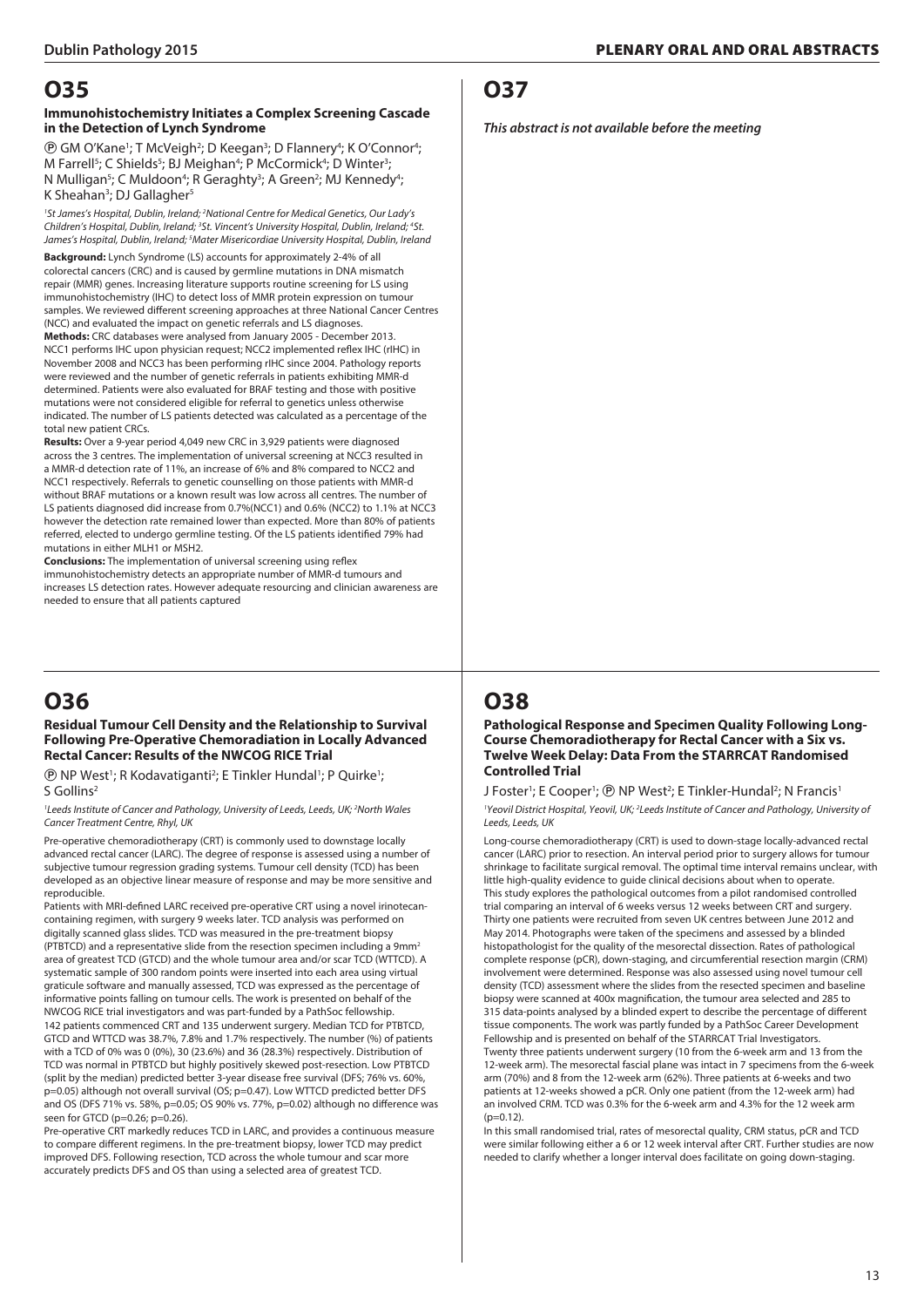#### **The Role of Tissue Factor Pathway Inhibitor (TFPI) in Liver Injury**

*(***)** G Petts<sup>1</sup>; H Kudo<sup>1</sup>; A Dorling<sup>2</sup>; M Thursz<sup>1</sup>; R Goldin<sup>1</sup>

*1 Imperial College London, London, UK; 2 Kings College London, London, UK*

**Introduction:** Studies have demonstrated that inhibition of the coagulant cascade is associated with less advanced liver fibrosis and better outcome in acute liver injury. TFPI is a serine protease inhibitor that acts as a homeostatic inhibitor of the coagulation cascade and may be a target to modify outcome in liver disease. **Methods:** Transgenic mice carrying a genetic modification that allows cells expressing a-smooth muscle actin (aSMA; e.g. activated hepatic stellate cells) to simultaneously express TFPI were used in models of chronic liver injury (carbon tetrachloride, CCl4) or acute liver injury (paracetamol) and culled at set time points after dosing.

**Results:**Chronic liver injury: At 24 hours after the last dose of CCl4 the transgenic mice had significantly decreased aSMA expression and tissue inhibitor of metalloproteinase (TIMP) -1 gene expression but no difference in matrix metalloproteinase (MMP) -2 and -9 gene expression compared to wild types. This suggested a microenvironment that would promote fibrosis resolution. However after 24 hours this difference was lost. At all time points there was no significant difference between fibrosis in transgenic and wild type mice as demonstrated by Sirius red staining, hydroxyproline assay and collagen 1a1 gene expression.

Acute liver injury: In paracetamol induced liver injury there was a significant difference in parenchymal necrosis in transgenic mice compared to wild types at 24 and 48 hours after dosing (24 hours: mean necrosis 6% vs. 30% respectively, Mann-Whitney test p=0.008. 48 hours: mean necrosis 2% vs. 20% respectively, Mann-Whitney test  $p=0.036$ 

**Conclusion:** These results suggest that TFPI is an unlikely therapeutic target in chronic liver injury. However in acute paracetamol induced liver injury TFPI appears to rescue the injured liver in a sustained manner from 24 hours after the initial insult and suggests a role for TFPI in managing acute liver injury. (Research funded by the Pathological Society).

## **O40**

#### **The Liver Biopsy in Alcoholic Hepatitis: Data from the Steroids or Pentoxifylline in Alcoholic Hepatitis (STOPAH) Clinical Trial**

*<b>D* G Petts<sup>1</sup>; K Lloyd<sup>1</sup>; N Vergis<sup>1</sup>; H Kudo<sup>1</sup>; A Quaglia<sup>2</sup>; E Forrest<sup>3</sup>; M Thursz<sup>1</sup>; R Goldin<sup>1</sup>

<sup>1</sup> Imperial College London, London, UK; <sup>2</sup> Kings College London, London, UK; <sup>3</sup> Glasgow Royal *Infirmary, Glasgow, UK*

**Introduction:** Current guidelines recommend the use of liver biopsy to confirm alcoholic hepatitis (AH) in patients who are clinically classified as severe/high risk. This work sought to validate the Alcoholic Hepatitis Histological Score (AHHS) scoring system and further explore the utility of the liver biopsy in AH.

**Methods:** Two independent histopathologists, blinded to treatment and outcome, centrally reviewed liver biopsies of patients with clinically high risk AH who had been recruited to the STOPAH trial.

**Results:** 93/208 (47%) biopsies were both adequate in quality and taken between admission and day 5 of trial treatment. 88% (82/93) had histological features diagnostic of AH. Clinically more severe AH was associated a higher rate of AH diagnosis on biopsy (82% of Glasgow Alcoholic Hepatitis Score [GAHS] ≤ 8 vs. 97% of GAHS >8). 65% (53/82) of biopsy proven cases of AH were classified as severe by AHHS. This group had a significantly higher 28 day mortality rate than those classified as mild/ moderate (18% vs. 0%, Fisher's exact p=0.02). AHHS severity positively correlated with baseline Maddrey's Discriminant Function and GAHS (r=0.2, p=0.045 and r=0.3, p=0.01). Clinical markers of severe disease positively correlated with biopsy features of severe disease including serum bilirubin with bilirubinostasis (r=0.5, p=<0.0001) and serum white cell or neutrophil count with lobular inflammation ( $r=0.4$ ,  $p=<0.001$ ). However elevation of serum alkaline phosphatase and bilirubin were seen to negatively correlate with ductular change (r=-0.2, p=0.04) and Laennec fibrosis grading (r=-0.3, p=0.01) respectively.

**Conclusion:** This work goes some way towards validating the AHHS classification. The work also highlights the parallels between clinical and histological parameters and documents negative correlations seen in other liver diseases but not previously noted in AH.